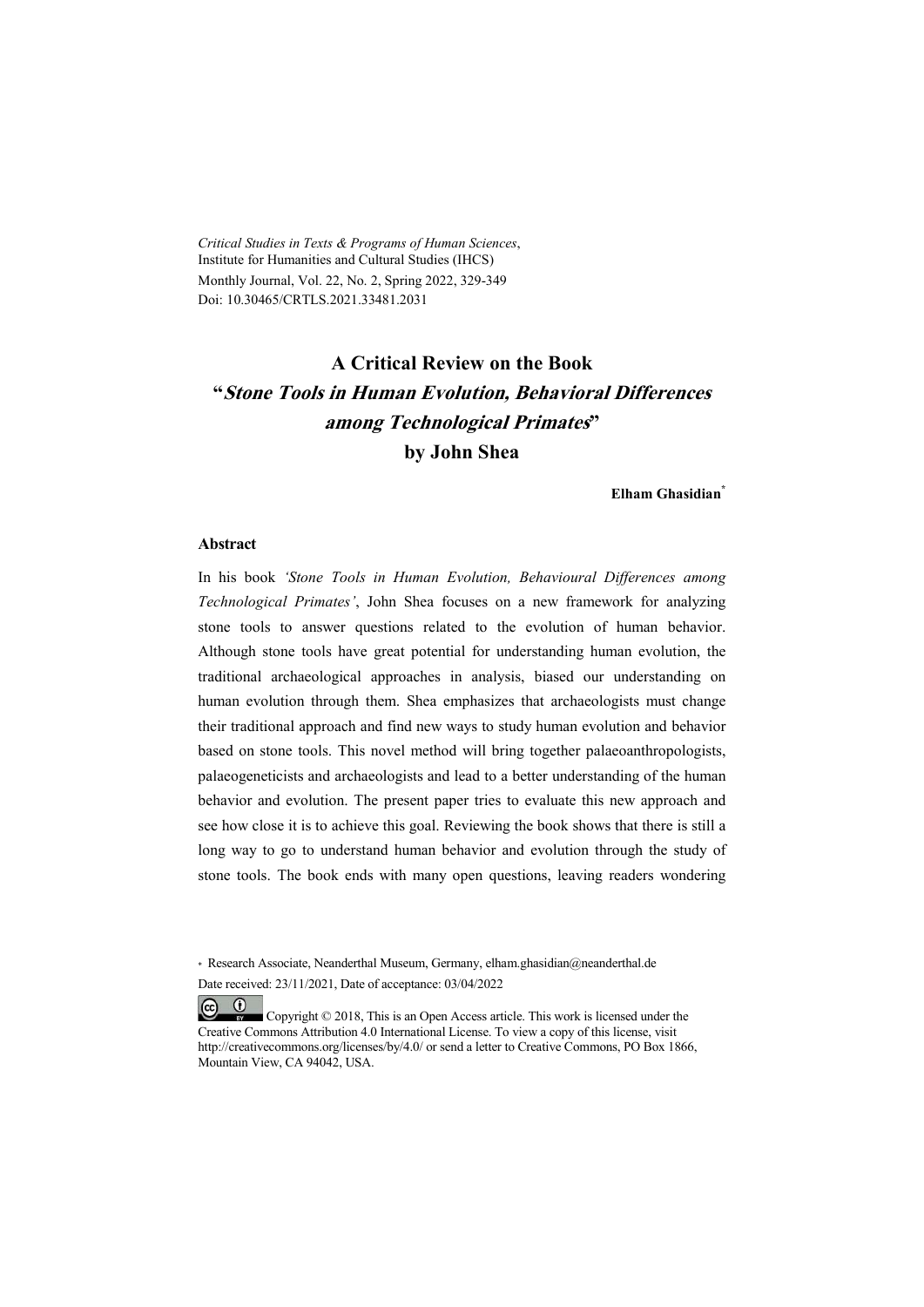whether the author was able to tackle the traditional archaeological approach which Shea himself has been critical of throughout the book.

Keywords: Stone Tools, Plistosen, Holosen, Human Body, Human Evolution, Palaeoanthropologists.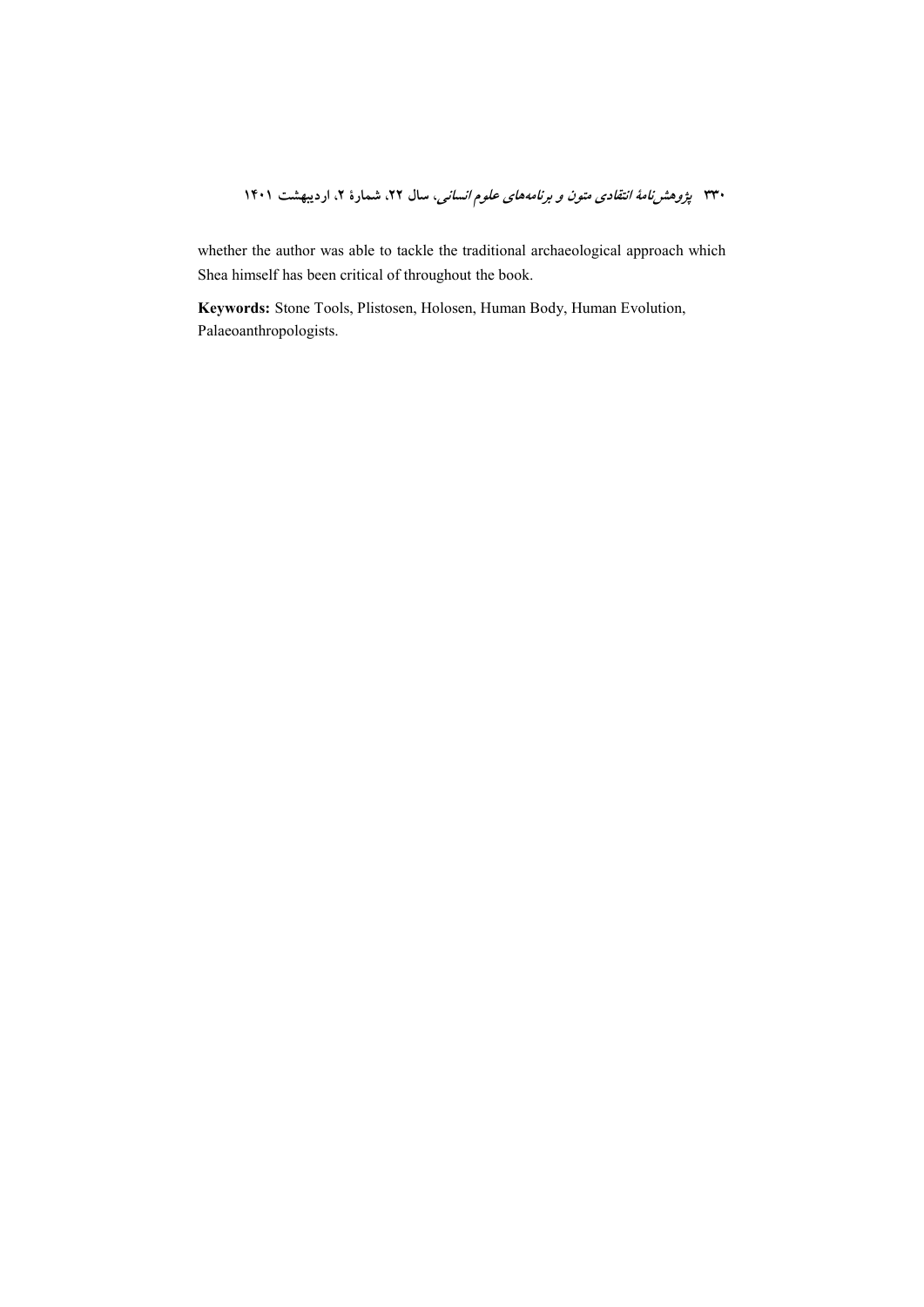*پژوهشنامهٔ انتقادی متون و برنامههای علوم انسانی،* پژوهشگاه علوم انسانی و مطالعات فرهنگی ماهنامهٔ علمی (مقالهٔ علمی ــ یژوهشی)، سال ۲۲، شمارهٔ ۲، اردیبهشت ۱۴۰۱، ۳۳۱ ـ ۳۴۹

## بررسی و نقد کتاب

## Stone tools in human evolution, behavioral differences among technological primates

(دستافزارهای سنگی در فرگشت انسان: تفاوتهای رفتاری میان نخستی سانان ابزارساز)

الهام قصيديان\*

### جكيده

کتاب *دستافزارهای سنگی در فرگشت انسان* از سری کتابهای جان شبی بـرای آفریــدن روشی نوین در تحلیل دستافزارهای سنگی است. این بار، وی با رویکردی تازه، نــه از دیــد یک باستانشناس صرف، بلکه از دید یک دیرین|نسانشناس، در تلاش برای پاسـخدادن بـه یرسش های مربوط به فرگشت رفتار انسان، به کمک روش های باستانشناسانه است. اگرچــه دستافزارهای سنگی برای درک فرگشت انسـان، امکـان بـالقوه بـالایی دارنـد، امـا برخـی رویکردهـا و چـارچوبهـای باسـتانشناسـی سـنتی در تحليـل آنهـا، مـانع از درک ايـن فرگشت می شوند. وی در جای جای کتاب بر نظر خود تأکید می نمایــد کــه باســتانشناســان باید رویکرد سنتی خود را تغییـر داده و در مطالعــه فرگشــت انســان و رفتــار او بــر اســاس دستافزارهاي سنگي، روش هـاي نـويني بيابنـد. ايـن روش هـاي نـوين مـي توانـد ديـرين-انسانشناسان، متخصصان علم ژنتیکدیرینه و باستانشناسان را گـرد یـک آورده و منجـر بـه کسب نتایج بهتری در درک رفتار انسان شود. این هــدف نویســنده و تــلاش ارزشــمند وی .<br>قابل تقدیر است. اما آیا وی به چنین رویکرد نوینی در کتاب خـود دسـت یافتـه اسـت؟ تــا چه میزان رویکرد نویسنده در این کتاب به دستیابی بـه ایــ; هــدف نزدیـک شــده اســت؟ مروری بر این کتاب نشان میدهد که هنـوز راه درازی در پـیش اسـت تــا بتـوانیم رفتــار و

> \* يژوهش گر ارشد، يژوهشگاه موزه نئاندرتال آلمان، elham.ghasidian@neanderthal.de تاریخ دریافت: ۰٫۰۹/۰۹/۰۲، تاریخ پذیرش: ۱۴۰۱/۰۱/۱۴

Copyright © 2018, This is an Open Access article distributed under the terms of the Creative Commons Attribution 4.0 International, which permits others to download this work, share it with others and Adapt the material for any purpose.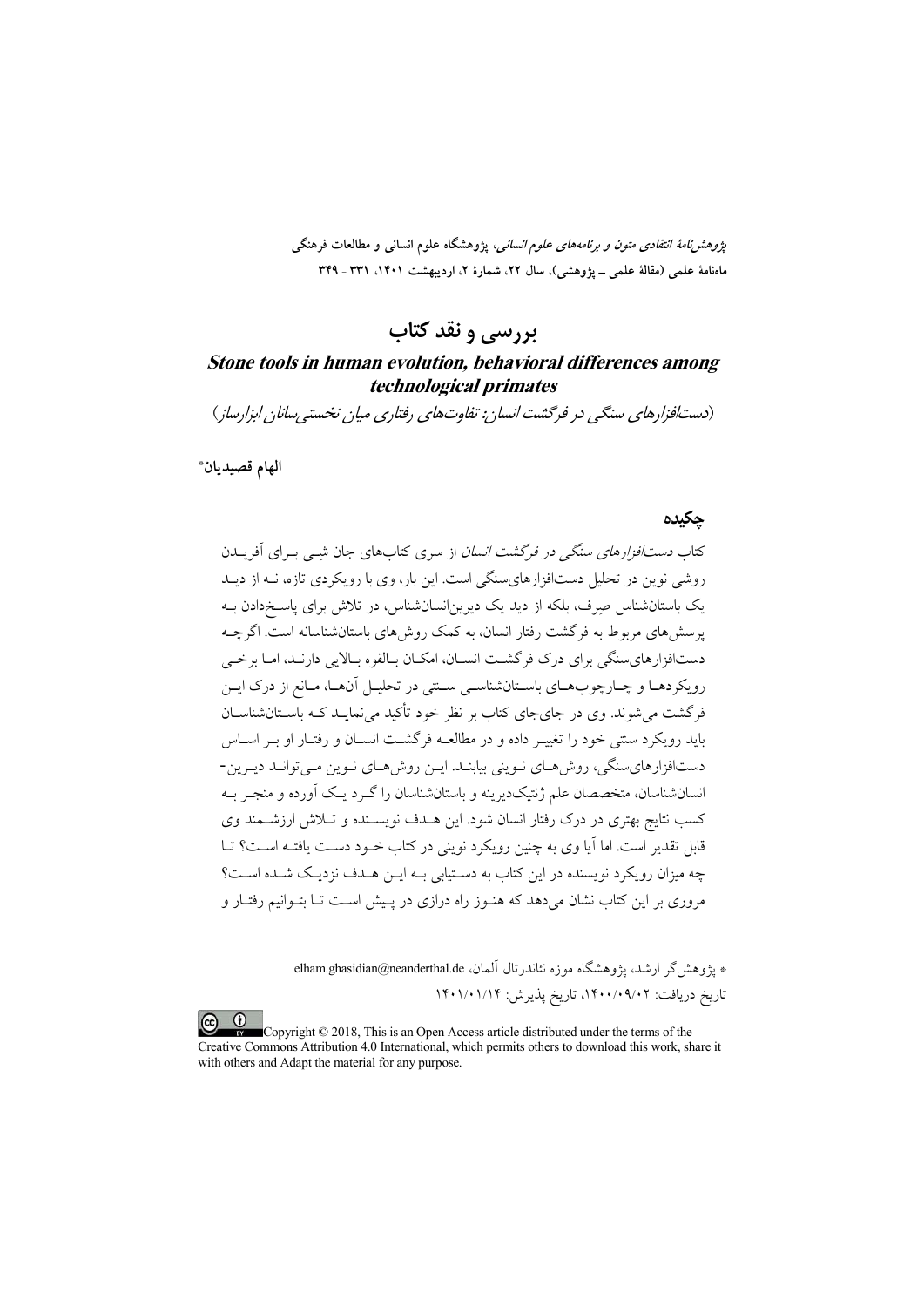چرخه فرگشت انسانی را از راه مطالعه دستافزارسنگی درک نماییم. کتاب بـا پرسـش۵حـای فراوان و بدون پاسخ به پایان میرسد و خوانندگان را با این پرسش بر جای مـیگـذارد کـه آیا نویسنده توانسته از رویکرد باستانشناسانه سنتبی، که خود در سراسر کتاب منتقد آن بـوده و تلاش برای یافتن جایگزینی برای آن داشته، رها شود؟ **کلیدواژهها:** دستافزارهای سنگی، پلیستوسن، هولوسـن، انسـانریخـت، فرگشـت انسـان، ديرين انسان شناسي.

### ۰. مقدمه

دستافزارهای سنگی با توجه به دوام طولانی آنها در طبیعت، یکسی از مهم ترین دادههای باستانی برجای مانده از دوره پارینهسنگی و منبع اطلاعـاتی مهمـی بـرای بازسـازی زنــدگی انسان در این دوره هستند. همراهی این دستافزارها با بقایـای جسـمانی انسـان، اطلاعـات مهمی در خصوص تغییر و فرگشت جسـمانی انسـان و فرهنـگ او بـه دسـت مـیدهنـد. این جاست که مرز میان باستانشناسی و دیرین انسانشناسـی (Palaeoanthropology) برداشـته و دو شاخه دانش یکی شـده و بـه شـناخت ابعـاد گونـاگون انسـان در دوره پارینــهسـنگی منجر مي گر دند.

جان شِی (John Shea) در میان باستانشناسان پارینهسنگی و دیرین|نسانشناسان چهـرهای شـناخته شـده اسـت. نوشـتههـاي فـراوان وي بـا محوريـت دسـتافزارهـايسـنگي و دستهبندیهای وی از صنایع سنگی ادوار مختلف پارینـهسـنگی، اطلاعـات فراوانـی در ایــن زمینــه بــه دســت داده اســت. منطقــه جغرافیــایی پــژوهش وی شـــرق و شـــمال آفریقــا و خاورنزدیک است که در سالهای اخیر بیشتر بر آفریقا متمرکز شده است.

۔<br>انگونه که از عنوان پیداست، مخاطب کتاب هم نخستی شناســان (primatologists) و هــم باستانشناسان، خصوصاً علاقمندان به مطالعــه دســتافزارهــایســنگی، را شــامل مــیشــود. تـاکنون تنهـا تعـداد انـدکی از باسـتانشناسـان بـه مطالعـه عمیـق عمـوزادههـای نخسـتی ما يرداختهاند، اما شي در اين كتاب مي خواهد از ديد يك انسان/نخستي شناس به توصيف و تفسیر دستافزار سنگی بیردازد.

شهی خود را یک دیرین|نسانشناس میداند که از روشهای باستانشناسـانه بـرای پاسـخ به پرسشهایی در زمینــه فرگشــت انســان اســتفاده مــی کنــد. هــدف وی اســتفاده از روشــی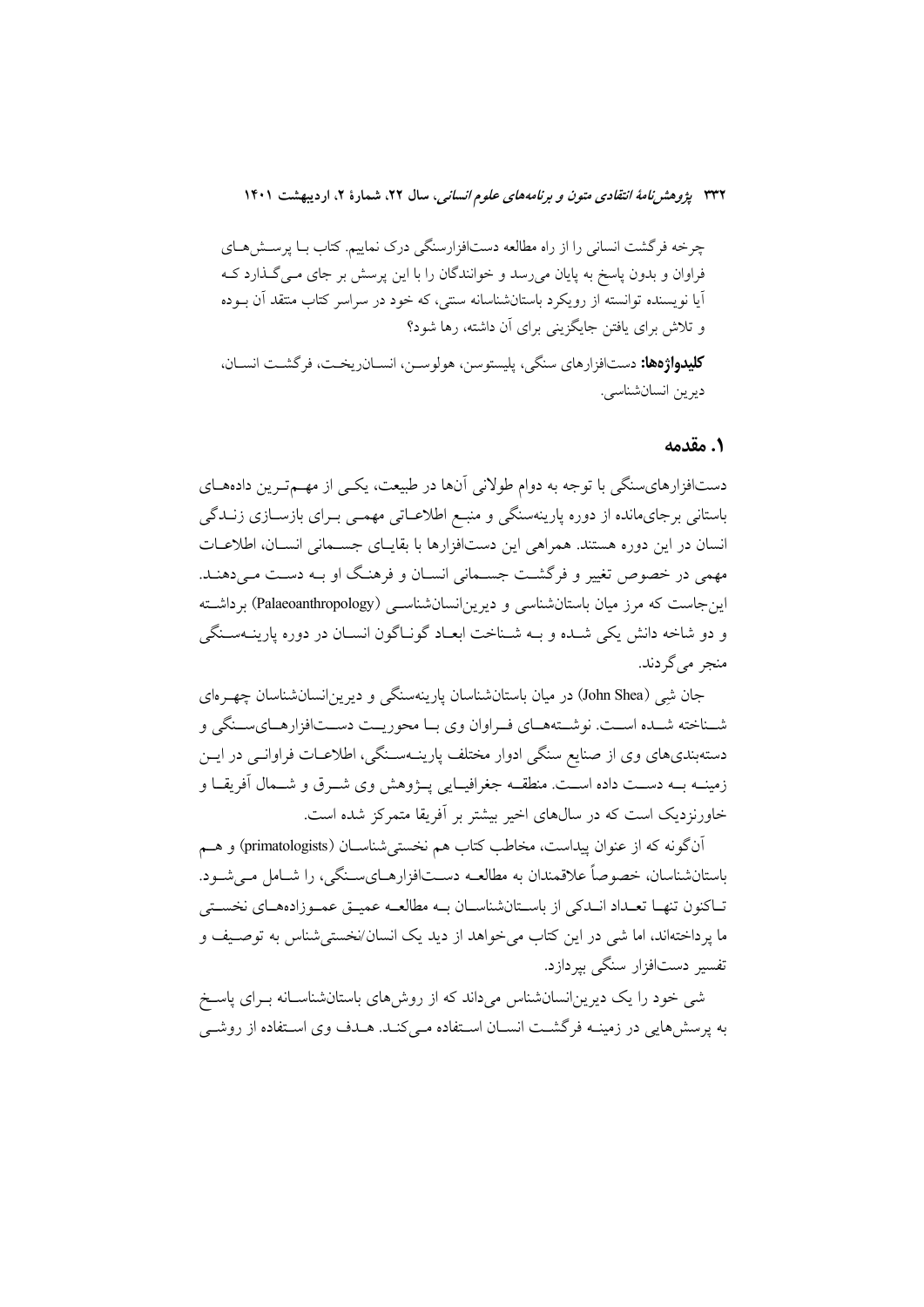مقایسهای/ تحلیلی برای مطالعه گونههای انسانی و سـایر نخسـتیهـا (primates) بـرای درک رفتارهای انسان ریختها (homo) از حداقل سه و نیم میلیون سـال پـیش اسـت. ایــن روش نوگرایانه وی از دسـتهبنـدی دورههـای زمـانی ماننـد پارینـهسـنگی کهـن، میـانی، نــوین و میانسنگی، یا نامیـدن صـنایع سـنگی ماننـد اَشـولی، اولـدوایی، .... و همـین طـور نامیـدن گونههای ابزاری مانند شکافنده، کوبنده، … که به صورت سنتی، مفاهیم اصـلی در مطالعـات پارینهسنگی است، دوری میجوید. وی با ارائه مدل خود از تقسیمبندی دسـتافزارهــا بــه صـنعتي، پـيش از صـنعتي و روش نخسـتيهــا، راهكــار تــازه خــود را در مقدمــه كتــاب یی می|فکند. با بنیادگذاشتن چارچوبی تازه برای تفسیر دست|فزارهایسنگی به منظـور درک فرگشت انسان، در تلاش است تا دیرینانسانشناسان را به ارزش دستافزارهـایسـنگی در مطالعه فركشت انسان قانع نمايد.

به شکل سنتی، گوناگونی دستافزارهایسنگی با هویتهای فرهنگی یک گـروه انســانی در نظر گرفته می شود. این دیدگاه درباره فنـاوری دســتافزارهــای پارینــهســنگی، همــراه بــا تعاریف اغلب گمراهکننده از فرهنگهاست و به زمانی بازمیگردد کـه تـازه باسـتانشناســی بهعنوان شاخهای از دانش شروع بـه کـار کـرده بـود؛ زمـانی کـه مقـارن بـا عصـر انقــلاب صنعتی است و باستانشناسان بسیار تحتتأثیر دیـدگاه دنیـای صـنعتی بودنـد. ایــن دیـدگاه منجربه طرح موضوع فرگشت فناوري همـراه بـا تغييـرات زيسـتي بــه شـكل سـاده خطـي (linear evolution) گردید. افزون بر این، باستانشناسان اولیــه دیــدگاههــای خــود را بــر پایــه شواهد باستانی بهدستآمده از اروپا بنیان گذاردند. هر چنـد بسـیاری از آنهـا بعـدتر منتقـد کارهای نخستین خود شده، افــق دیــد خــود را گســترش(داده و بــه منــاطقی چــون شــامات توجه کرده و سعی در تعدیل دیدگاههای خود داشتند. اما چارچوب مطالعاتی اروپایی خــود را همچنان بر دادههای بهدستآمده از سایر مناطق نیز گسترش دادند (برای نمونــه بنگریدبــه .(Garrod 1928, 1955).

برای درک جایگاه واقعی مطالعه و تحلیل دستافزارهـایسـنگی بایسـتی دیـد خـود را گسترش دهیم. معمولاً باستانشناسان وقتی با دستافزارهـایسـنگی مواجـه مـیشـوند، بـه نظریات سطح پـایین (Low range theory) مـیپردازنـد، ایــن کـه دســتافزارهـا مربـوط بــه چه دورهای هستند؟ توسط چه گونه انسانی ساختهشده و اینکه سازندگان آنهـا چگونــه از لحاظ فرهنگی به یکدیگر مرتبط بودهاند. به زعم نویسنده، این کتاب با روشی نو بـه مطالعـه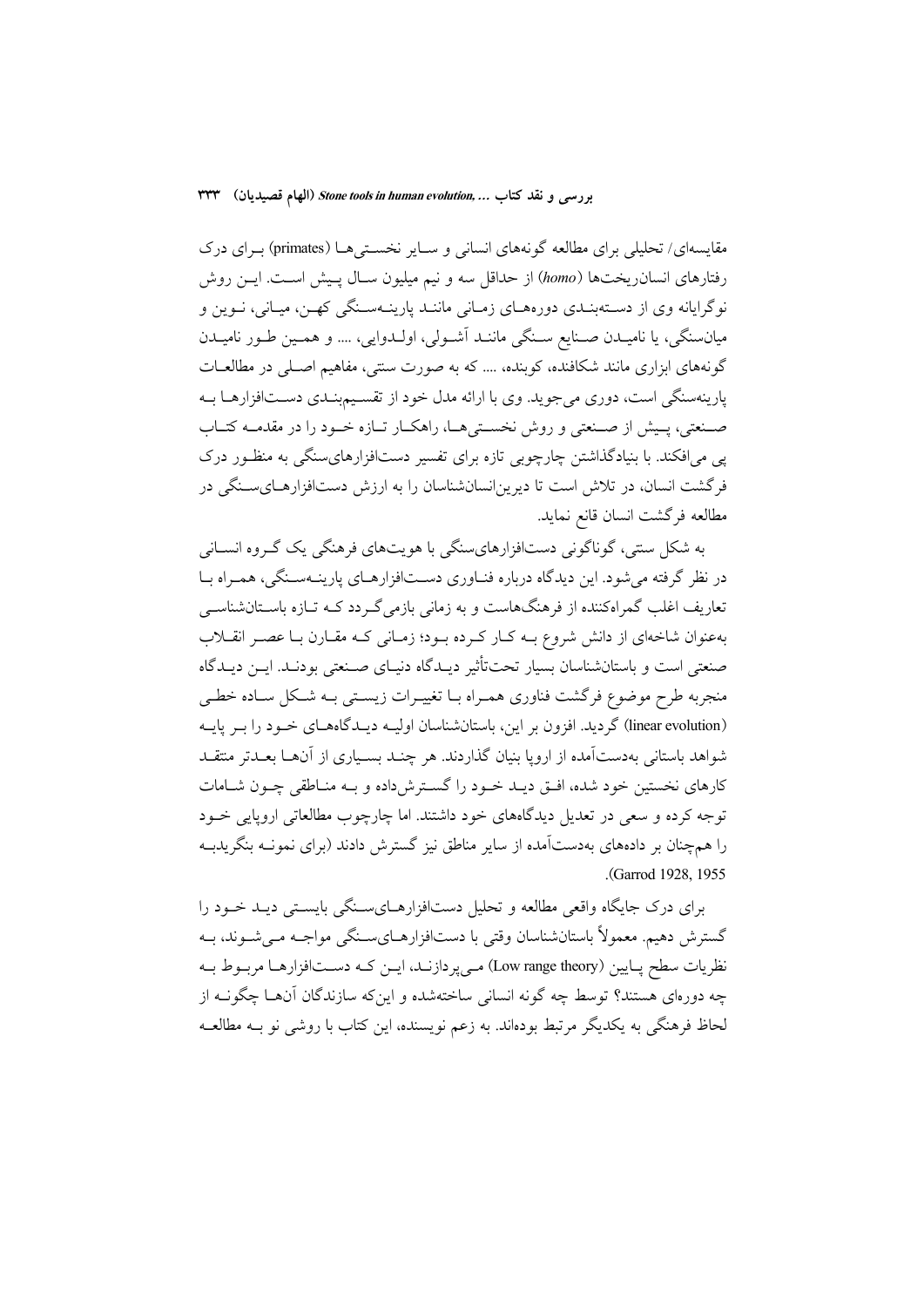دستافزارهای سنگی می پردازد که از طریق آنها بتواند به بیان فرگشت تفاوتهای رفتـاری میان انسانها و نخستی سانان دیگر بیردازد و کتـاب را بیشــتر مــورد اســتفاده انســانشناســان زيستي دانسته تا باستان شناسان. اما آيا او موفق به انجام اين كار شده است؟

## ٢. معرفي نويسندة كتاب

جـان شــي يكــي از شــناختهشــدهتـرين يژوهشــگران دوره پارينــهســنگي و از شــاگردان و تأثيرپذيرفتگان مكتب ديويد پيلبيم (David Pilbeam) و زندهيادان گِلن آيــزاک (Glynn Isaac) و اوفر باریوسف (Ofer Bar-Yosef) است. وی به واسطه اساتید خود بـه منـاطق جغرافیـایی شرق أفريقا و شامات علاقمندشده و كاوش هاى فراوانـي در ايــن منــاطق انجــام داده اســت. شی مشخصاً دنبالکننده خط فکری گلن آیزاک فقید است که بر استفاده از دادههای باسـتانی دوره پارینهسنگی، از جمله مهمترین آن، یعنی دستافزارهایسـنگی، بـرای بازسـازی رفتـار انسانها و در نهایت درک فرگشت انسان تأکید داشت.

جان شی که خود دستافزارسازی را به شکلی حرفهای دنبال میکند، معتقـد اسـت کـه با شناخت دقیق و جزییات دســتافزارهــایســنگی مــی تــوان بــه درک رفتارهــای انســان و فرگشت او دست یافت. از این طریق، وی در تـلاش اسـت کـه مـرز میـان باسـتانشناسـی پارینهسنگی و دیرین|نسانشناسی را کنار زده و این دو شاخه علمی را بــه یکـدیگر بیپونــدد. جان شي در دورههاي مختلف پارينــهسـنگي تــا نوسـنگي پژوهيــده و مقــالات متعــددي را پهچاپ رسانده است. البته همواره نگاهی ویژه به درک تغییر و فرگشت رفتیار بشیر از راه دستافزار سازی داشته است.

شاید یکی از ابرادات کار جان شی پر داختن به دورههای متعدد پارینهستگی است کـه تمرکز را از کار او زدوده است. نمونه آن تألیف کتاب "راهنمای دســتافزارهــای ســنگی از دوره یارینهسنگی تا نوسنگی در خاور نزدیک" (Shea 2013) است که یادآور کاتـالوگهـای تهيه شده توسط يژوهشگران فرانسوي است. البته اين قبيل كتابها بسـيار ارزشــمند بــوده و راهنمای خوبی برای مطالعات پارینهسنگی هستند. اما اینها تنها یکی از شـاخههـای علمـی برای رسیدن به هدف نهایی محسوب می شود کـه شـناخت انسـان و فرگشـت او در طـول زمان و رفتار او در طول دوره پارینهسنگی و پس از آن است. از این روی، نویسنده بــه فکــر تأليف كتاب حاضر افتاده است.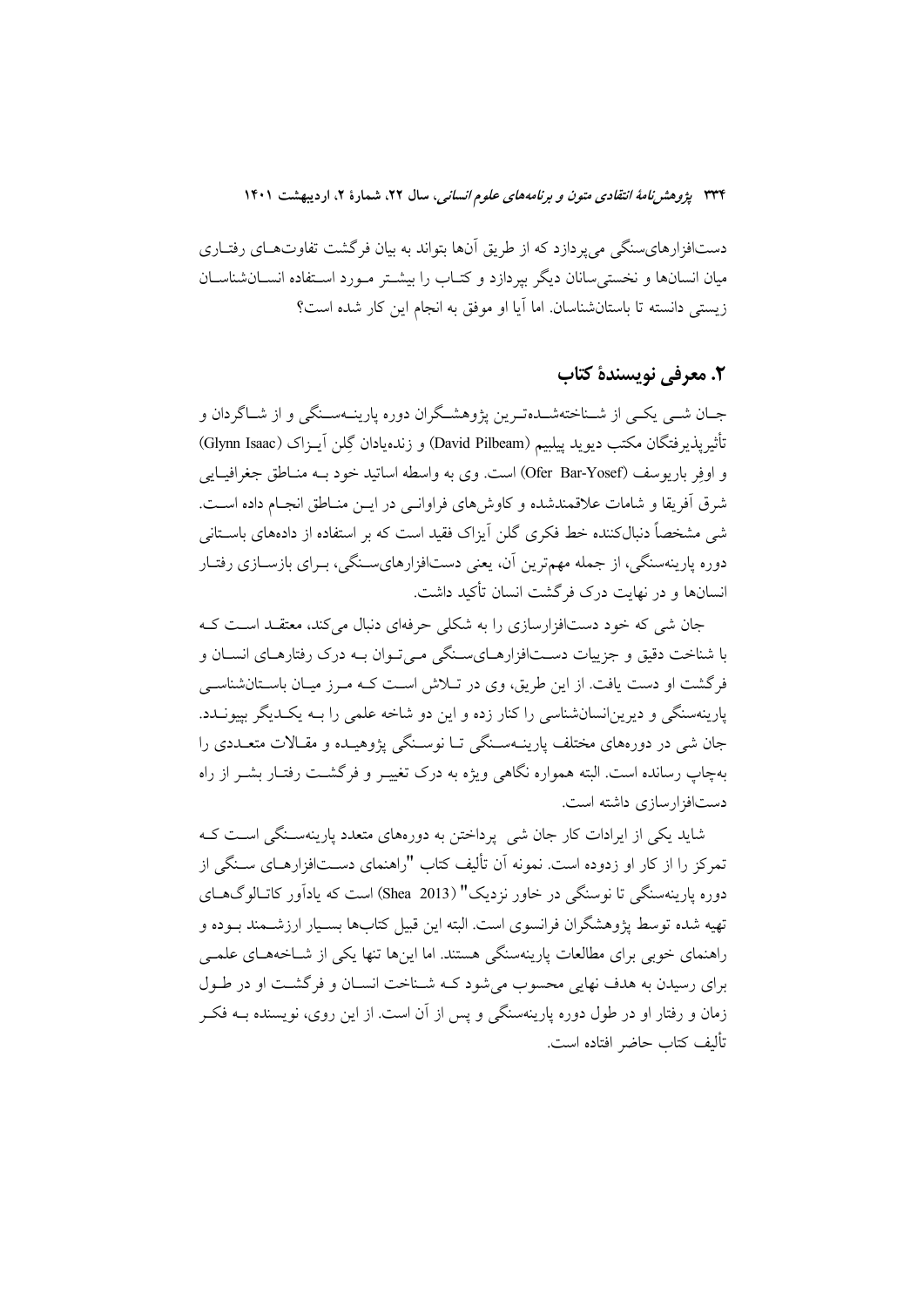بررسی و نقد کتاب ... Stone tools in human evolution (الهام قصیدیان) ٣٣٥

## ۴. ارزیابی ویژگی های ظاهری کتاب

از ویژگیهای سبک نگارش جان شی، زبان روان و قابل درک و همـراه بــا تمثیــل آن بــرای عموم و دانشجویان تازهکار است. مثالها و جملات قصار سرآغاز هر فصـل نشـانی از ایــن سادگی و جذابیت سبک اوست. با تنها ۲۳۶ صفحه، این کتاب به اصطلاح پارسی، *کم گـوی* وگزی*ده گوی'* است. بنابراین توصیه مـی گـردد کـه علاقمنــدان، خصوصـاً دانشــجویان، بــه خواندن اين كتاب، مستقيماً به زبان اصلي آن يعني انگليسي مبادرت ورزند<sup>٢</sup>.

صفحهبندی و صفحهآرایی کتاب بر اساس سبک قابل قبول و شکیل انتشــارات دانشــگاه کمبریج انجام شده که بر پایه استفاده از فضاها و کادرها به بهترین شکل است.

کتاب شامل ۹ فصل بوده و علاوه بر ۵۱ تصویر، ۲۶ جدول و ۷ کادر حاوی توضـیحات تکمیلی است. نمایه مفصلی نیز در انتهای آن وجود دارد. برخی از تصاویر شـامل مــدلهــای مطرحشده توسط نویسنده هستند تا منظور وی را گویاتر نمایند. نویسنده به عمـد از عکـس دستافزارهای سنگی استفاده نکردهاست. زیرا بر این باور اسـت کــه در برخــی از نقــاط بــه سبب حجم و برجستگی سنگ، ممکن است عکس وضوح خود را از دست بدهد. امـا یـک طراحی دقیق، این مشکل را نداشته و تمامی بخشهای قطعه را نشــان مــیدهــد. طــرحهــای کتاب از دستافزارهای سنگی با طرحهای متداول در مقـالات و کتــابهــای باســتانشناســی تفاوت دارند. همگـی بــدون نشــاندادن هاشــور کــه نمایــانگر جهــت ضــربه واردشــده بــر قطعه است، هستند. برای درک بهتر خواننده، از ترسیم هاشورها خــودداری شــده تــا شــلوغ بهنظر نرسند. البته جهت ضربههای واردآمده بر قطعه با فلشهای کوچک مشخص شــدهانــد (رجوع کنید به کادر ۱ در صفحات ۳۶ و ۳۷ کتاب مـورد نظـر: Shea 2017). پـس از ابــداع روش های گوناگون برای نشاندادن جزییات دستافزارهـایسـنگی بـه وسـیله برنامـههـای گوناگون کامپیوتری، هنوز هم طراحی دستی گویاترین روش نشاندادن جزییـات آنهاسـت که در این کتاب نیز مشهود است. توصیه می گردد که دانشجویان و علاقمنـدان بـه شـناخت دستافزارهای سنگی نخست مهارت خود در طراحـی آنهـا را بـالا ببرنـد، زيـرا بـه هنگـام طراحي دقيق قطعات، موفق به ديدن جزئيات تراش قطعه و درک بهتر آن خواهند شد.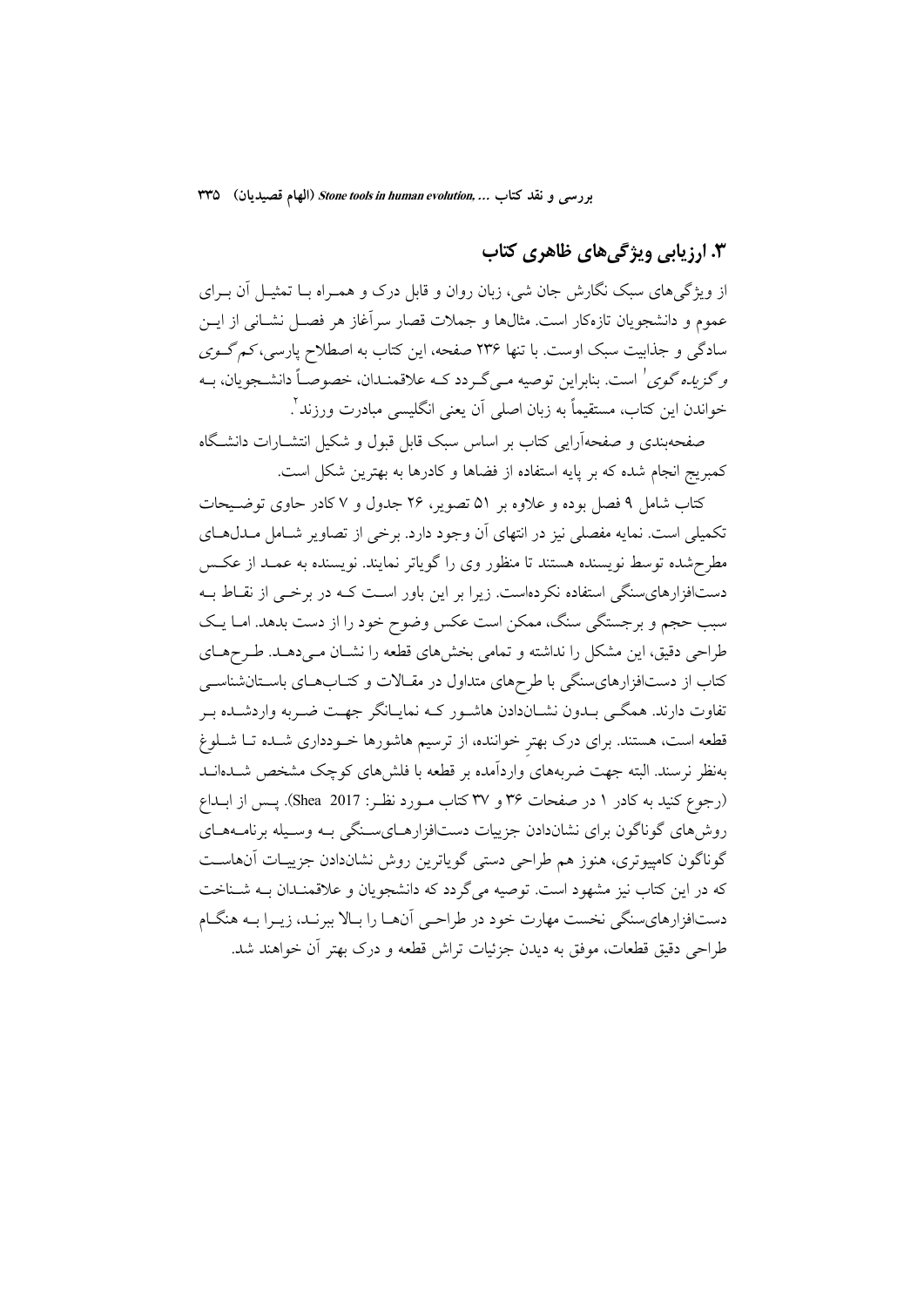## ۴. ارزیابی محتوا

این کتاب تلاشی متهورانه برای ارائه چارچوبی تازه برای تفسـیر دســتافزارهــایســنگه ٍ در درک فرگشت انسان به شــمار مــی(ود؛ موضــوعی کــه از دیــد بســیاری از باســتانشناســان دورافتاده است. شی در این کتاب تلاش دارد تا از دسـتافـزار سـنگی بـه عنـوان یـک اثـر باستانی که بایستی مورد ثبت و ضبط قرارگیرد، فاصله گرفته تا به تفسیری انســانشناســانه از آن دست یابد. درست است که دستافزارهایسنگی از مهمترین و فراگیرتـرین نشــانههــای بازمانده از گروههای انسانی دوره پارینهسنگی و پس از آن هستند، اما تنهـا صـرف پـرداختن به این بقایا بدون در نظر گرفتن زمینه و عللی که منجر به شکل گیــری و تغییــر و فرگشــت و همراهی آنان با گونههای مختلف انسانی شده، نمیتواند به درک کاملی از دوره پارینهسـنگی منجر گردد. در برخی مکاتب پارینهسنگی، پژوهش گـران تنهـا بــه فنــاوری و گونــهشناســی دستافزارهای سنگی می پردازند و گاهی در این زمینه آن قـدر زیـادهروی نمـوده و مشـغول جزئیاتی چون زاویه آمادهسازی سکوی ضربه سنگمادر، تعداد روتوش های لیـه یـک ایـزار، جایگـاه قرارگیـری روتـوش(هـا و... شـده کـه جـایی بـرای تفسـیر أن\هـا بـاقی نمـی،انـد. درســت اســت كــه مطالعــه مــوارد نــامبــرده داراي اهميــت فراوانــي هســتند، امــا گــاهي فراموش مي گردد كه اين دستافزارها سازندگاني نيز داشته و در واقع بيانگـر ذهـن فعـال و پیش رونده پدیدآورندگان آنها بودهاند. از این دست مطالعات مـی تـوان بــه برخـی مکاتـب فرانسوی اشاره نمود که اقدام به انتشار کاتالوگها و دانشنامههــایی بــا ذکــر جزئیــات بعضــاً کمکاربردی برای معرفی دستافزارهایسنگی نمودهاند". در این انتشارات اشارهای بــه گونــه انسانی و نحوه تغییر دستافزارها براساس فرگشت انسانی نشدهاست.

شاید آغاز همراهسازی مطالعه دستافزارهـای سـنگی بـا فرگشـت انســانی از مجموعــه صنایع سنگی بهدستآمده از آفریقا شروع شد، جایی که گلن آیزاک یکی از بنیانگذاران ایــن رویکرد بود. جان شی از شاگردان آیزاک نیز این رویه را در پی گرفت. شی، آنطور کـه در آغاز کتاب بیان میکند، خود را دیرین انسانشناسی مـیcانـد کـه بـا کمـک دسـتافزارهـای سنگی به مطالعه تغییرات رفتاری انسان و دنبالکردن سیر فرگشت آن میپــردازد. بســیاری از مکاتب فکری در دانشگاههای آمریکایی و بریتانیایی، باستانشناسی پارینهسنگی را بخشبی از ديرين|نســانشناســي بــه شــمار أورده و از پــرداختن بــه جزئيــات فنــاوري و گونــهشناســي دستافزارهای سنگی دوری مـیجوینـد. شـی معتقـد اسـت کـه بـرای دسـتیابی بـه دیـدی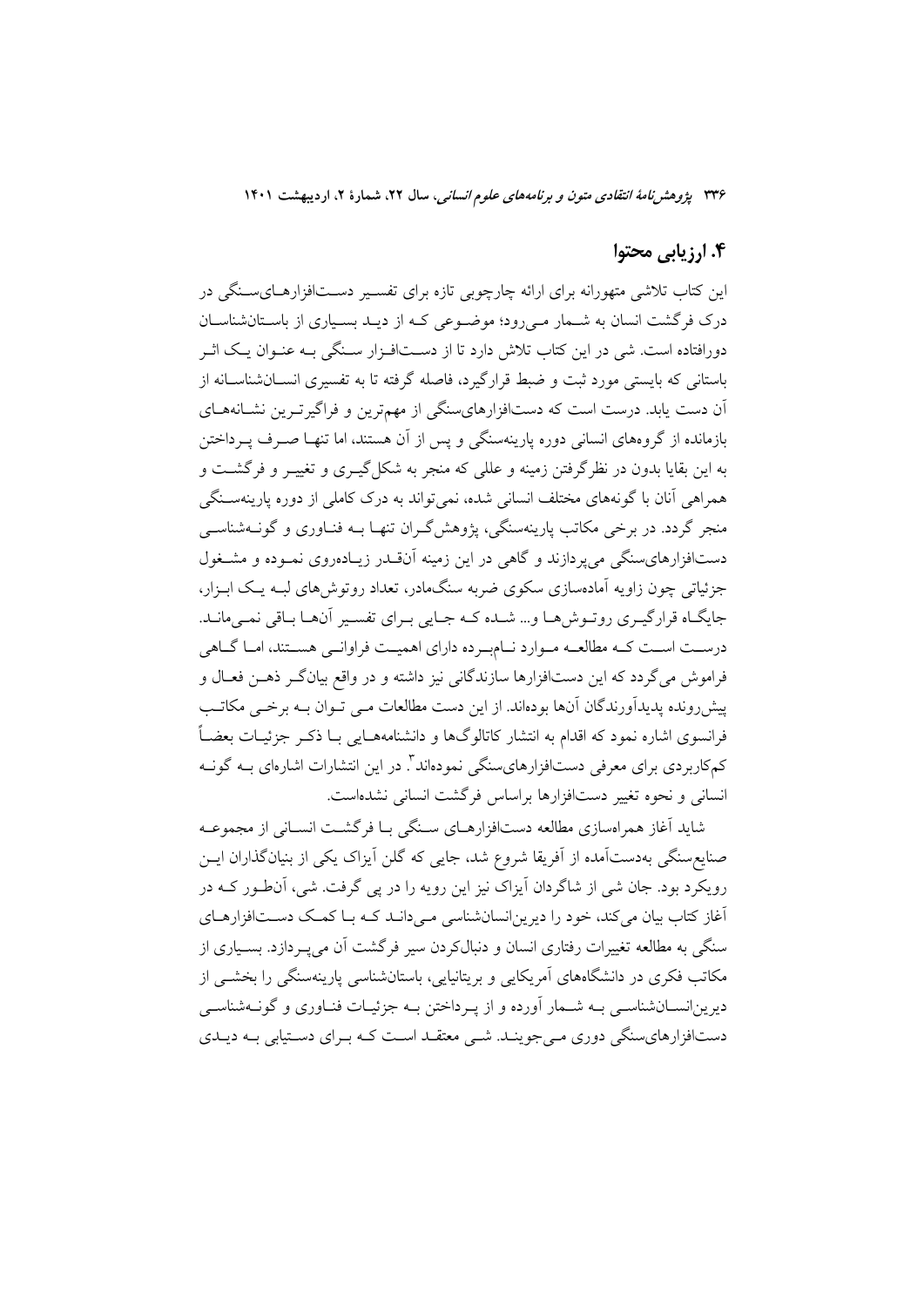انسانشناسانه، چارهای جز مطالعه دقیق دستافزارهایسنگی نیست و این مطالعـات بایسـتی با فرايند فرگشت انسان همراه بوده و بدون در نظر گرفتن نقش انسان بـي،معنـي مـي،نمايـد، زيرا ساخت دستافزارهاي سنگي بسيار تحت تأثير محيط زيست و شـرايط جسـمي انســان سازنده آن بوده است. متأسفانه نگاه ماشین*ی اص*نعتی به مطالعــات دســـتافزارهــایســنگی بــا تأکید اندک بر فرگشت انسان را باستانشناسان سنتی در دوران اوج صنعتی شــدن اروپــا وارد این شاخه گردانیدند. باستانشناسانی که بر روی محوطههای اروپایی کبار می کردنـد، ایـن دیدگاه را رواج داده و از روند فرگشت انسان فاصله گرفتند. در سالهای اخیـر بـا برقــراری پیوند میان مطالعات پارینهسنگی و علوم میانرشتهای چـون زمـینشناسـی، شـناخت ژنتیـک دیرینه و سن سنجی دقیق به روشهای گوناگون، آگاهی و علاقه بیشتری به دانستن در مـورد سازندگان این دستافزارها پدید آمدهاست.

با بهکارگیری رویکردی تحلیلی و مقایسهای، هدف شـبی در ایــن کتــاب درک فرگشــت رفتار انسان ریختها و سایر نخستی سـانان و تفـاوت آنهـا بـا یکـدیگر اسـت. وی از ایــن موضـوع آغـاز مـى كنـد كـه چگونـه بايـد توليـد و اسـتفاده از دســتافزارهـاىسـنگى را طبقهبندی کنیم؟ آیا دوره پارینهسنگی بایستی به صـنایع سـنگی مختلـف، واحـدهای زمـانی پیایی و یا یک توالی تکاملی منفرد تقسیم گردد؟

از دیدگاه نویسنده، نخستی سانان (شامل انسان) در سـه حالـت بـه سـاخت دسـتافـزار سنگی مبادرت ورزیدهاند: استفاده گاهبهگاه، برحسب عادت و به هنگام نیاز مبرم بــه اســتفاده از ابـزار. شــي نشــان مــيدهــد كــه در بــيش از ٣ ميليــون ســال پــيش روش&ـاي ســاخت دستافزارهای سنگی از ساخت ابزار برای نیاز گاهبهگاه کـه بیشـتر در میـان نخسـتیسـانان امروزی دیده می شود، به الگویی مختص انسان که همان نیـاز مبـرم انسـان بـه ابـزار اسـت، تغییر یافت. انسان برای جبران کاستی های زیستی خود، نظیر پنجهها یا دندانهـای قــوی، بــه ساخت بسیاری از ابزارها مبادرت ورزید. برای درک این که چگونه دســتافزارهــایســنگی در طول فرگشت انسان تغییر کردنـد، شــی بــه مقایســه ابزارهــا در میــان انســانهــا و ســایر نخستی سانان پرداخته و پیش بینی میکند که چگونه دستافزارهـایسـنگی همـراه بـا تغییـر شاخصه رفتارهای انسانی تغییر یافتهاند. این رفتارها عبارتنـد از اسـتفاده از ابزارهـای بُرنــده، جابهجايي هدفمند (همراه با حمل اشيا)، زبـان و ابزارهـاي نمـادين، مهـاجرت و يـراكنش جغرافیایی و یکجانشینی که موضوع فصول چهارم تا هشتم کتاب هسـتند. شـبی سـیس بـه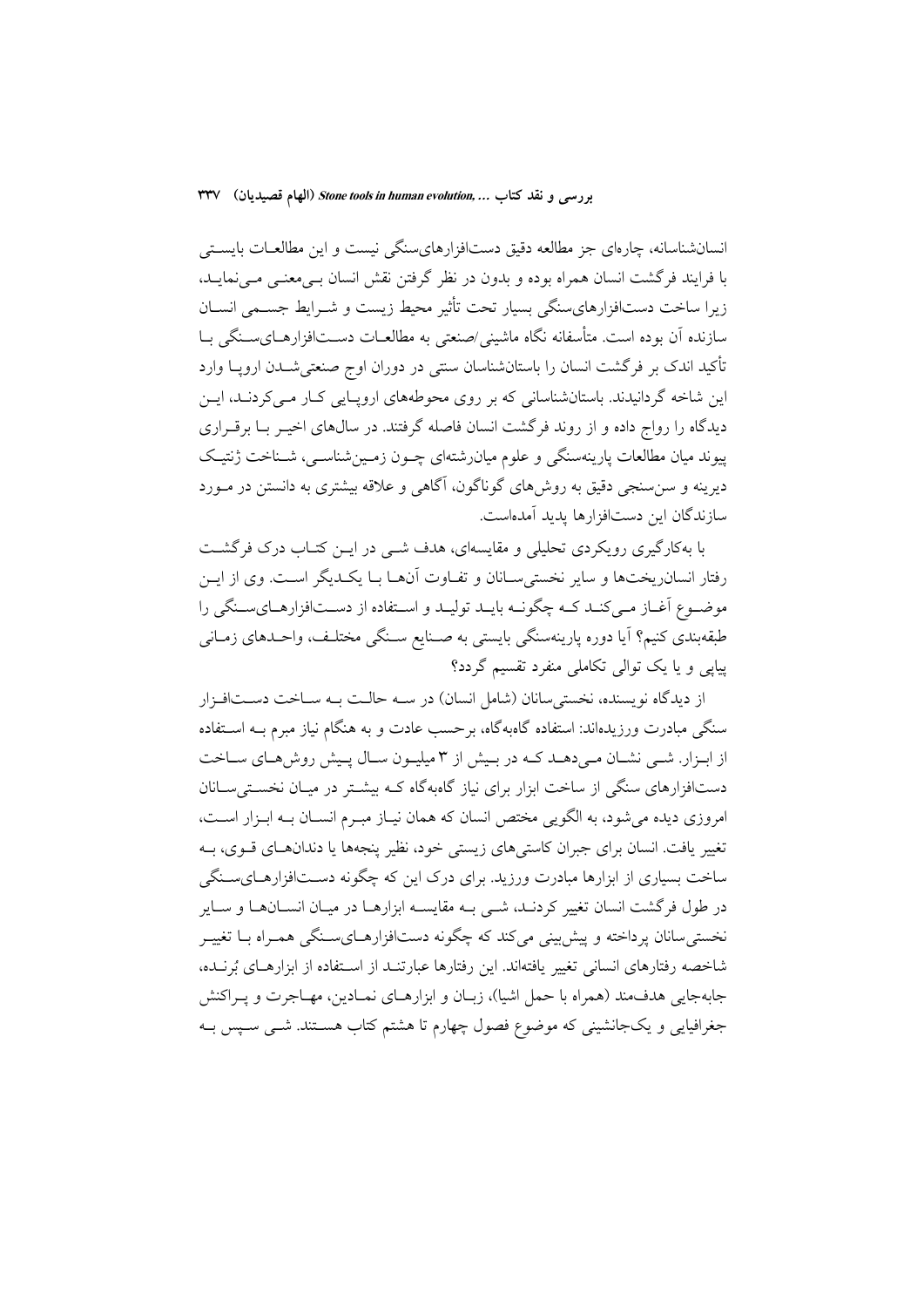أزمايش اين پـيش.بينـي،هــا بــا تحليــل دســتافزارهــايســنگي از آغــاز توليــد و اســتفاده از دستافزارهای سنگی یعنی از سه و نیم میلیون تا ۶۵۰۰ سال پیش می پردازد.

در فصل نخست؛ مقدمه کتاب، شی به این موضوع میپـردازد کــه چگونــه تفــاوتهــای فناوری میان انسانها و دیگر نخستی سـانان تفـاوت میـان دسـتافزارهـایسـنگی را ایجـاد كرده است و پرسـش۹مـايي اساسـي دربـاره منشـأ انسـان و فرگشـت مطـرح مـي نمايــد: چگونه گونههای انسانی از سایر حیوانات به لحاظ رفتاری متمــایز هســتند؟ چــرا رفتارهــای انسانها با یکدیگر متفاوت است؟ وی سه دسته فنـاوری را مـورد آزمـایش قـرار مـی دهـد: صنعتي، پيش از صنعتي و فناوري ساير نخستي سانان به جز انسان. در ســازمان‹هــي بحـث، انسان ریختهای پارینهسنگی در دسته پیش از صنعتی می گنجند. در حـالی کـه انســانهــای امروزی در دسته صنعتی قرار مبی گیرنـد. نخسـتی سـانان ماننـد شـامیانزههـا و میمـونهـای کاپوچین نیز طبیعتاً در دسته فناوری نخستی سانان به جز انسان می گنجند.

فصل دوم بـه ايــن مــي يــردازد كــه باســتانشناســان چگونــه دســتافزارهــاي ســنگي را مطالعه نمایند. نویسنده برای مطالعه دستافزارهای سنگی نخسـت پیشـنهاد مـیکنـد کـه بـا مطالعات قومنگاری و شناخت استفاده از دستافزارهایسنگی توسط گـروههـای انســانی معاصر و ساخت آزمایشی دستافزارها، داستان زندگی آنها را دریابند. نکته مهم در این جـا، درک کاربرد دستافزارهایسـنگی اسـت. سـیس دسـتافزارهـای سـنگی پارینــهسـنگی از زمینهای که از آن به دست می آیند، یعنی لایه باستانی، مـورد مطالعــه قـرار گیرنــد. بازنشــانی قطعات (refitting) براي بازسازي توالي تراش (chaînes opératoires)، مطالعه لبههاي قطعـات بـراي دريــافتن آثــار اســتفاده برجــاي مانــده (microwear analysis)، مطالعــه آثــار بــرش و قطعشدگی (cut marks) و مطالعات میکروسکویی دستافزارهـایسـنگی (residue analysis) از نکات کلیدی مطالعه دستافزارهایسنگی هستند.

فصل سوم "توصيف دستافزارهايسنگي" به مطالعه عميق بـازبيني چـارچوب تحليـل دستافزاهـاي سـنگي مـي پـردازد و تـلاش دارد كـه ايـن تحليـل را وارد بحـث فرگشـت انسانی نماید. شی در این فصل، دو بخش را مطرح میکند، تحت عنوان: مفاهیم ضـروری و مفاهیم غیر ضروری مفاهیم ضروری شامل سنگخـام و دسـتهبنـدیهـای دسـتافزارهـای سنگی است (مانند تراشه، سنگمادر، ابزارهای روتوش دار، چکش سنگی، همین طور مفـاهیم دیگری چون توالی تراش، پرداخت پرداشتهها، بازیبایی دستافزارهبا (recycling)، از رده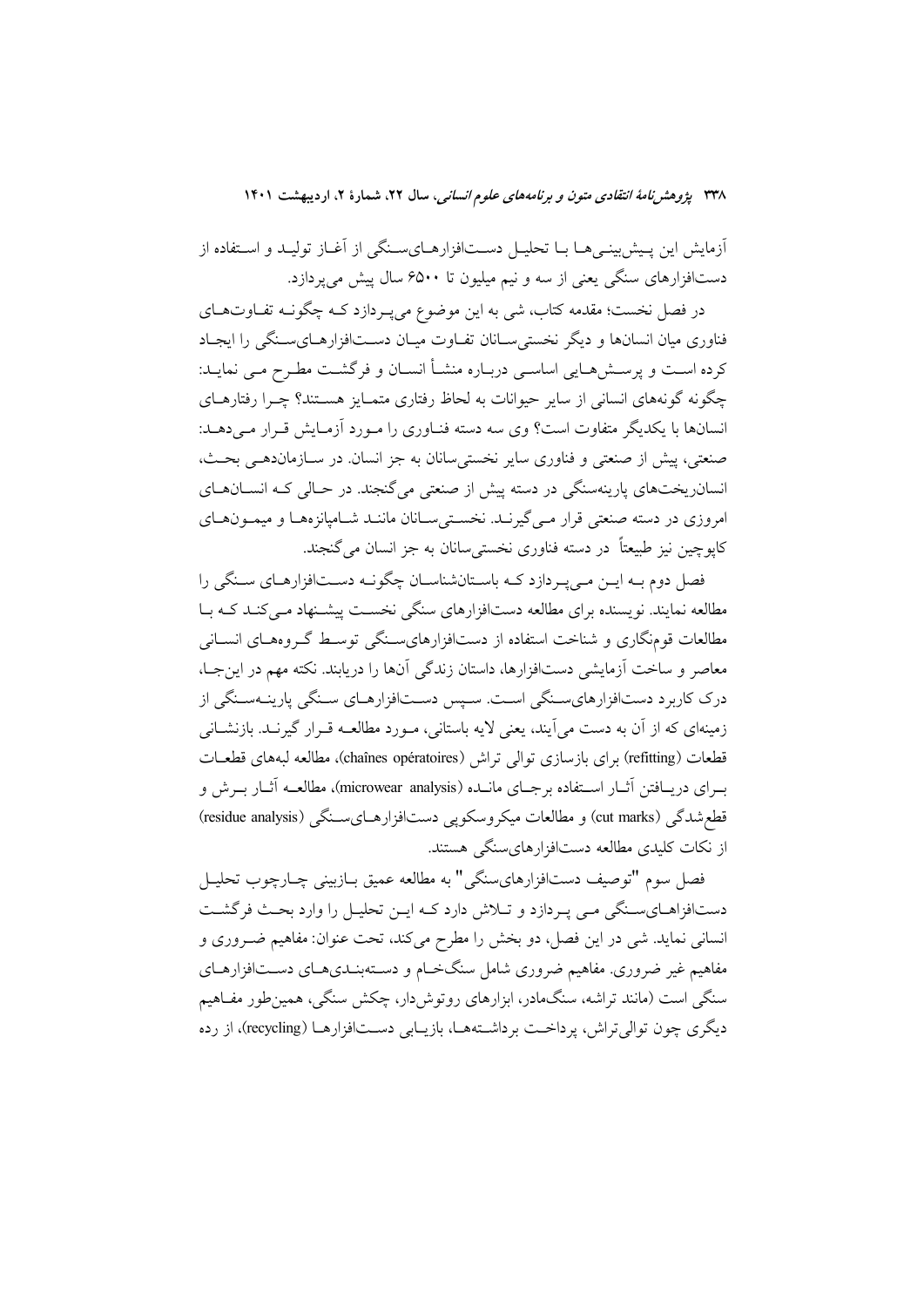خارج شدن (discard)، کاربرد و سبک ساخت). شــی از کــاربرد مفــاهیم تــاریخی-فرهنگــی مربوط به زیردورههای پارینهسنگی چون پارینهسـنگی کهـن، میـانی و نــوین، میــانسـنگی، نوســنگي، اولـــدوايي (Oldowan)، آشـــولي (Acheulean)، اوريناســـي (Aurignacian) و... خودداری می کنـد، آنهـا را مفـاهیم غیرضـروری مـی دانـد و تنهـا از برخــی از گونــههـای دســتافزارهــايســنگي نــام مــي بــر د. بــراي ناميــدن دورههــاي زمــاني نيــز از اصــطلاحات زمین شناسی چون پلیستوسن و زیردورههای آن و هولوسن استفاده می کنـد. انتقـاد شــی بـه روشهای سنتی تحلیل دستافزارهایسنگی آنطور که وی ادعا میکند، تازگی ندارد. شـاید تنها بازبینی روش تحلیل وی، تغییر تمرکز از گونهشناسی به فناوریست که خــود مدتهاســت وارد ادبیات مطالعه دستافزارهـایسـنگی شـده اسـت. نظیـر دسـتهبنـدی گراهـام کـلارک (Clark 1977) و رابــرت فــولى و مارتــا ميــرازون-لار (Foley and Mirazon Lahr 1997) كــه بر پایه کار کلارک بودهاست. شــی تــلاش کــرده تــا در چــارچوب پیشــنهادی خــود انــدکی فراتررفته و قالبی توصیفی جایگزین دستهبندیهای رایج بـرای فنــاوری دســتافـزارســنگی ارائه کند. به همین منظور، وی تلاش کرده تا در این کتاب، روشهای فناوری توصیفشـده توسط كلارك (Clark 1977) در كتاب "دنياي پيش از تاريخ" را بسط دهد تا به مـدلي بـراي مقايسه دستافزارهاىسنگى نقاط مختلف دنيـا بـا سـازندگان مختلـف آنهـا دسـت يابـد. کلارک بر این عقیده بود که روش های مطالعه یکسان می توانند برای دستافزارهـای مربـوط به زمـانهـا و مكـانهـاي متفـاوت بــه كـار گرفتــه شــوند. بــه همــين منظـور، وي تمــامي دســتافزارهــاي ســنگي را در قالــب پــنج دســته تقســيم نمــود. بــر ايــن اســاس، دســته نخست متشکل از قلومسنگهاست که تراشهبرداری اندکی بر روی آنهـا انجـام شــدهاســت. دست دوم شامل ابزارهای دورویه نظیـر تبرهـای دسـتی و سـاطورابزارها (cleavers) اسـت. دسته سـوم تراشـههـا و ابزارهـاي بـهدسـتآمـده از سـنگـهادرهـاي يرداخـت شـده (prepared cores) را در برمی گیرد. دسته چهارم دستافزارهای تیغهمدار (laminar) هستند. آخرين دسته را ريزابزارها (microliths) تشكيل مـي دهنـد (Foley and Mirazon Lahr 1997). البته این دستهبندی کلارک بر زیردورههای زمانی پارینهسنگی نیز منطبق است.

دستهبندی شی بسار به دستهبندی کبلارک شبیه است. شبی دستهبنیدی خبود را در شکل های ۳-۳ و ۳-۴ کتاب خود به خوبی به تصویر کشیده و در جـدول ۳-۲ بـه اختصـار ویژگے هـای هـر دسـته را بيـان مـى كنـد. دسـته A دربر گيرنـده روش چكـش و سـندان (hammer and anvil) است. دسته B سنگمادر دوقطبی (bipolar) است. دسته C سـنگ مـادر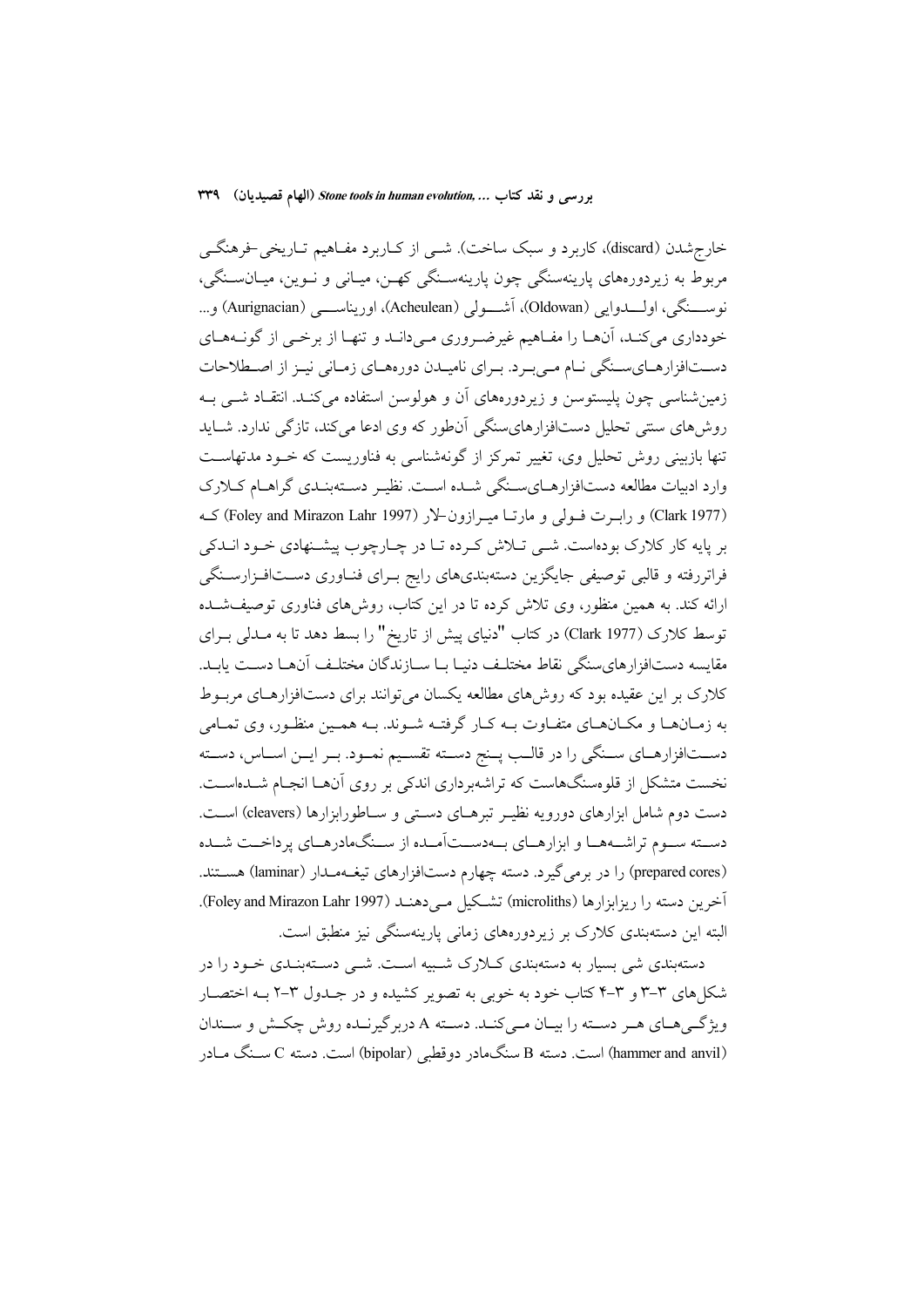قلوهای، ساطورابزار و انواع چندوجهی هاست. دسته D اولین گام در تولید تراشــه اسـت کــه خود شامل ۷ شاخه تراشمههای روتوش دار، خراشندهها/کنگر مدارها/دندانهدارها، كولـدارها/قطعشـدههـا، ريزابزارهـا، اسـكنههـا، تيــزههـا، قطعــات زبانــهدار و دنبالــهدار و سنگمادرهای روی تراشه است. دسته E سنگمادر –ابزارهای دورویه کشـیده اسـت و خــود شامل چهار گروه سنگمـادر-ابـزار كشـيده، دورويــههـاي نــازک، دورويــههــاي زبانــهدار و تیشههاست. دسته F شامل تراش سنگمادرهای دووجهی است که خود شامل سه زیرگروه انواع سنگ،ادرهای لوالوای تیغه، دیسکی و سایر سنگ،ادرهـای دیسـکی و مرکزگراسـت. دسته G شامل سنگمادرهای یکوجهی است کـه ســه زیرمجموعــه دارد (ســنگمادرهــای سکويي توليد تيغه و ريزتيغه و خراشندههاي بزرگ). دســته H شــامل قطعــات ســاييدهشــده نظیر تیشهها و چاقوهایی با لبه ساییده شده و جلاخورده است و دسته I کـه شـامل انــواع سنگساب است.

دســتهبنــدي تــازه شــي و بــازنگري وي بســيار جالــب توجــه اســت امــا كــاربردي بهنظر نمی رسد. با این که بخش بزرگی در این فصل صرف توصیف این دستهبندی می شود، در ادامه کتاب، این دستهبندی A-I زیاد به کار گرفته نمی شود. در جای جـای فصـول بعـدی، وی بیشتر به اصطلاحات رایج فناوری میپردازد تا خود دستهبنـدی و گــاهی زبـانی بسـیار تخصصی پیدا میکند و احتمالاً برای پژوهشگرانی که تخصصی در جزئیات دســتافزاهــای سنگی ندارند، مانند دیرین|نسانشناسان، پیچیده و خستهکننده به نظر میرسد. همـین مسـأله سبب میشود، شی از هدف غایی خود که برجستهکردن نقش مطالعه دستافزارهـایسـنگی و پیداکردن زبان مشترک میان باستانشناسان و انسانشناسان است، دور گـردد. بـرای نمونـه در فصـل پـنجم صـفحات ۹۸ و ۱۰۱ انـواع سـنگـامدرهـا و نحـوه اَمـادهسـازي اَنهـا را شرح میدهد. هم پرداختن به جزئیات فناوری و هـم اسـتفاده از حـروف اختصـاری بـرای توصيف هر دسته سبب پيچيـدگي بحـث شـده و درک اَن را بـراي انســانشناســان زيســتي دشوار می سازد.

فصول بعدی کتاب به شناسایی تواناییهای فنـاوری سـاخت دسـتافزارهـایسـنگی در چهارچوب فرگشت انسان و نوآوریهای شناختی آن اختصاص دارد. در هر فصلی، شی بـه یک مورد که بر ساخت دستافزارسنگی تأثیر می گذارد، می پردازد. در واقــع وی بــه بــازبینی صنعت دسـتافزارسـازي از دوره اولـدوايي تـا پايـان دوره پليستوسـن مـي پـردازد امـا در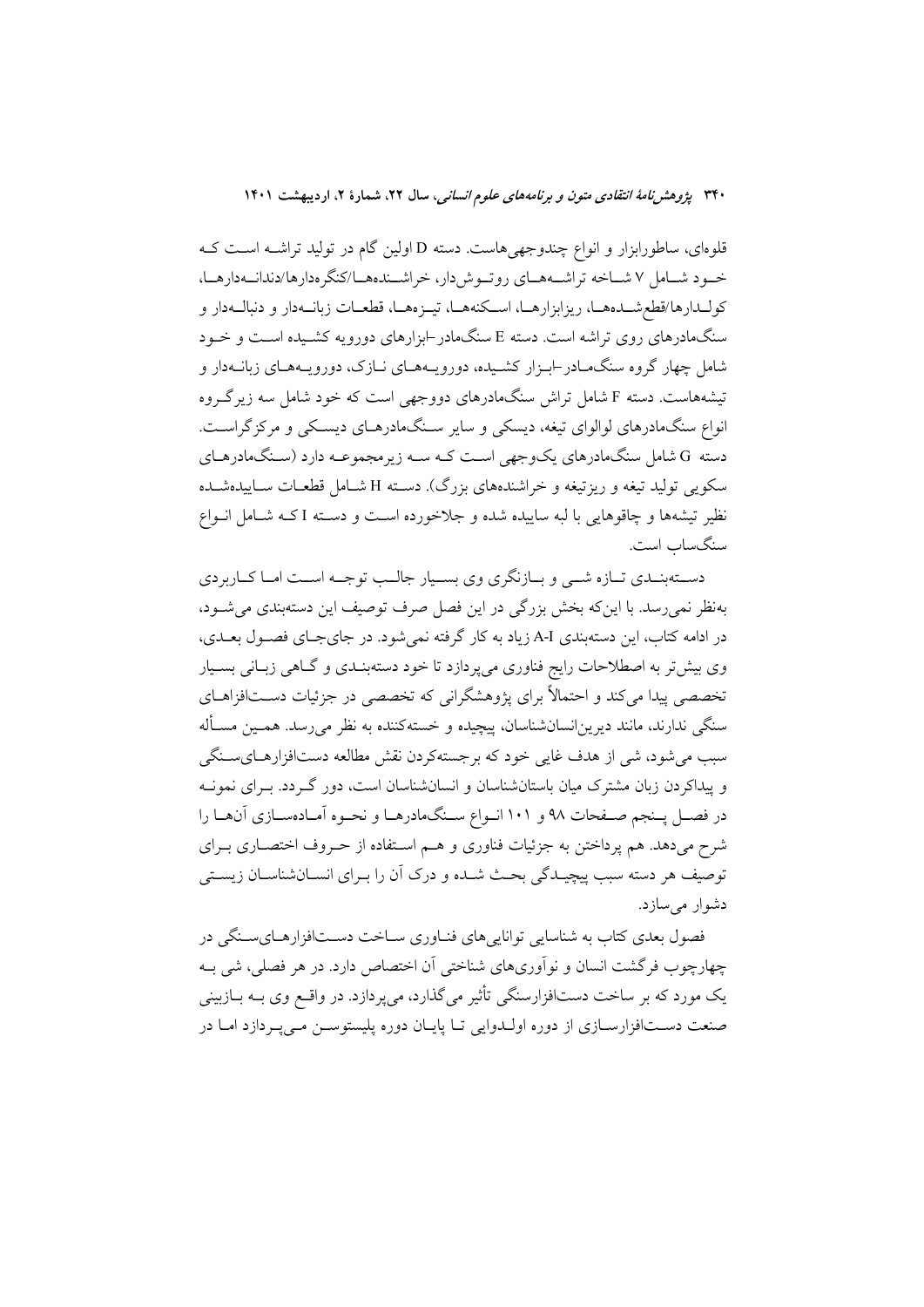چهارچوب خود نه در قالبهای رایج و سنتی مطالعه آنها، تا به پیش بینــیهــای مــورد نظــر خــود برســد. بــازنگري و نگــاه تــازه وي بــه چــارچوب ســنتي توصــيفي بــراي فرگشــت دستافزارهای سنگی، بیشتر تأکید بر فناوری است تــا گونــهشناســی و البتــه مدتهاســت کــه باستانشناسـان بــه ايــن رويكــرد رســيدهانــد و نكتــه تــازهاي كــه برانگيزاننــده نظــر ديــرين انسانشناسان بـه دسـتافزارهـاىسـنگى باشـد، در آن نيسـت. امـا نبايـد از ايـن نكتـه نيـز چشمپوشی نمود که شی توانسته بـا مقایسـه میـان نحـوه اسـتفاده انسـان امـروزی و دیگـر نخستی سانان از دستافزارهای سنگی فرضیات قابل آزمایشی ارائه کند.

فصل چهارم پس از پرداختن به دلایل لـزوم اسـتفاده از دسـتافزارهـایسـنگی توسـط انسانریختها، به نخستین دستافزارهایسنگی ساخته شده، یعنی قطعات مربوط بـه دوره یلیو پلستوسین، پـه همبراه سـازنده آنهـا مـه پـردازد کـه آغـاز گر رونـد توليـد نظـام منـد دستافزارهای سنگی محسوب می گردد. ایرادی که شی به دستهبندی سنتی دسـتافزارهـای سنگي مـي گيـرد، در اينجــا قابــل تأمــل اســت. وي از صــنعت اولــدوايي (Leakey 1966) و لومِکوی (Harmand et al. 2015) نام می برد و باستانشناسان را متهم می نماید کـه شناســایی و تشخیص این دستافزارها بـر اسـاس الگوهـای از پـیش شـکل گرفتـه در ذهنشـان بـوده و برهمین اساس آنها را توصیف کردهاند، بدون اینکه از پیش به فرگشت انسانریخـتهـا و رفتار آنها توجه داشتهباشند. باید در نظر داشتهباشیم که قدمت صنعت لومِکـوی در کنیـا بــه حدود سه و نیم میلیون سال پیش بازمی گردد که بسیار پیشتر از اولدوایی بوده است. ســازنده آنها هم استرالوپیتسینها بودهاند با حجـم مغـزی کـه از نخسـتیسـانان آفریقـایی امـروزی بیش تر نسوده است. برخبی نخستهی شناسـان معتقدنــد کــه از لحــاظ شــکلی و فنــی، ایــن دستافزارها و نحوه استفاده از آنها مشابه روشی است که نخستیهای آفریقا برای شکسـتن مغزها به کمک چکش و سندان و کوبیدن میوهها با پوسته سـخت بــر آن اسـتفاده مــیکننــد (Haslam et al. 2009). بنابراين نخستي ها بسيار بيشتر از آنچه تصور شده، توانــا بــودهانــد و دادههای بیشتری را می توانند در اختیار مدل بازسازی منشأ فناوری که توسط شی ارائه شــده، در اختیار ما بگذارند که متأسفانه در این کتاب نادیده گرفته شدهاست.

.<br>فصل پنجم به مهاجرت انسانها می پردازد که حرکتهایی از پیش برنامــهریــزی شــده و هدفمند هستند. جابجایی هدفمنـد روشـی نواَورانـه محسـوب شـده کـه در نتیجـه اَن انسان ریختهای نخستین را به مهـاجرت بـه منـاطق خــارج از آفریقـا و بـه سـوی اوراسـیا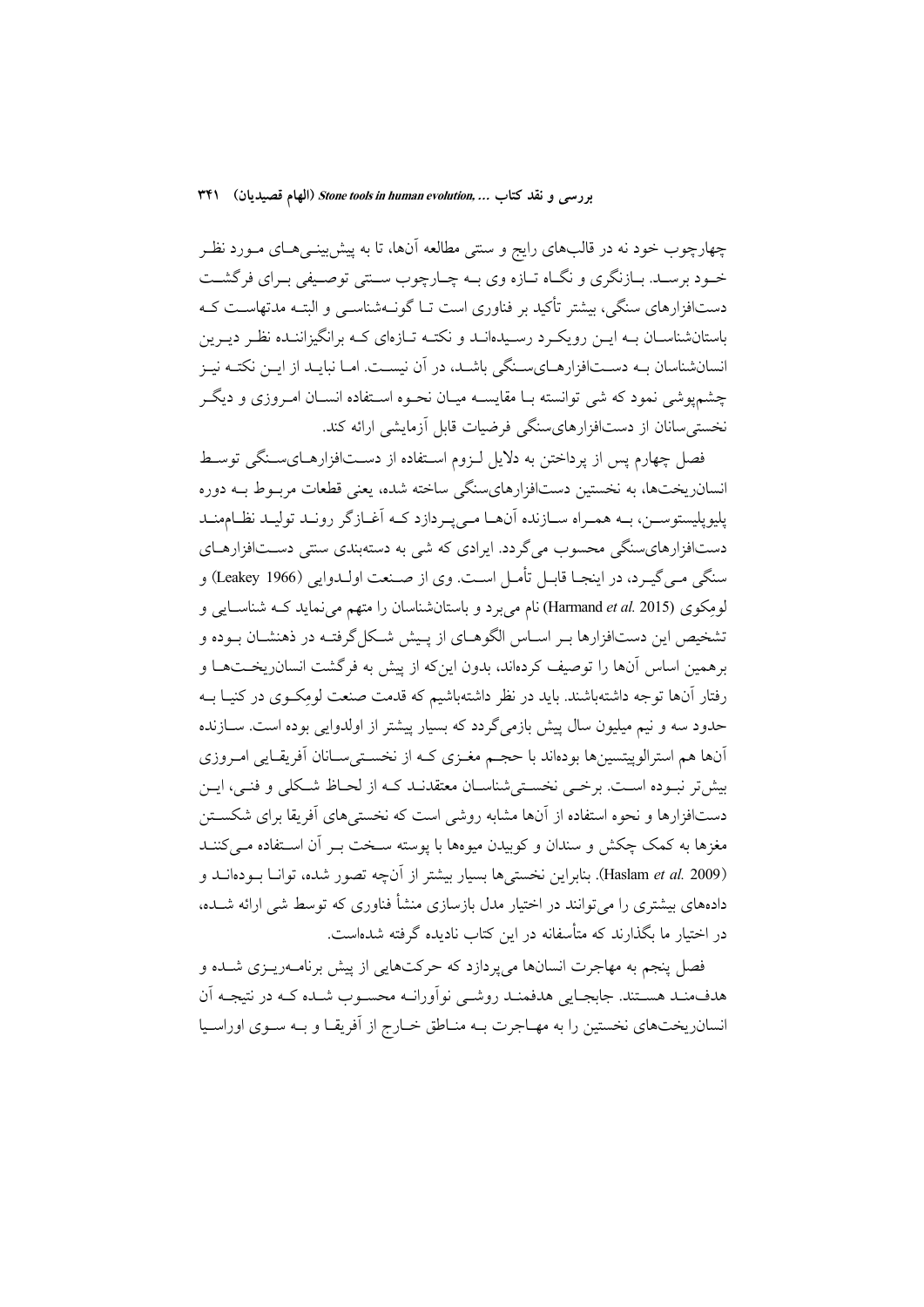قـادر سـاخت (تئــوری خــروج از اَفريقــای ۱ و ۲، Scardia et al. 2020). چنــين رفتــاری از نخستی سانان دیگـر برنیامـده اسـت. موضـوع مهـاجرت در تـاریخ فرگشـت انسـان بسـیار کلیدی بوده و بحـثهـای مهمـی را رقـم زده اسـت و رویکـرد شـی بـه آن، بـا تکیـه بـر دستافزارهـاي سـنگي نيـز جالـب توجـهاسـت. نخسـتين شـواهد جابجـايي و مهـاجرت انسانریختها در دوره زمانی گذار به پلیستوسن میانی دیـده شـدهاسـت. ایــن جابــهجــایی هــدفمنــد، اســتفاده از منــابع بهتــر و بيشــتر ســنگخــام را فــراهم آورد كــه بــه بهبــود دستافزارسازی، هم از لحاظ کابردی و هم از لحاظ سهولت در حمل آنها، کمک نمود کـه این موضوع تنها مختص انسان یختها بودهاست.

فصل ششم به رابطه گسترش زبان و ابزارهای مربوط به آن یرداختهاست، ایــن کــه وقتــی .<br>نخستین بار انسان مفاهیم پیچیده و نمادین را به کار گرفت و توانست ابزارهـای چندگانــه و پیچیده را پدید آورد. این تغییرات به هنگام انتقال از دوره پلیستوسن میانی بـه پایــانی رخ داد كه با گونــه انســان، هــم از لحــاظ فيزيكــي و هــم فرهنگــي، مــدرن ( anatomically modern human) همراه گردید. در این فصل، شی بر اهمیت تنوع فرهنگی و فناوری بـه عنــوان نکتــه کلیدی در درک فرگشت انسان مدرن تأکید مـیکنـد. وی نتیجـه مـی گیـرد کـه زیـاد شــدن گونـههـاي ابزارهـايسـنگي در اواخـر دوره پليستوسـن، نشـان از توانـايي زبـان داشـته و سبب شده تا انسان مکانهای جغرافیایی گستردهتری را درنوردد.

.<br>شاید یدیدآمدن زینتآلات و اشیایی که کاربردی به جز ابزار داشتهانـد، بتواننـد مفهــوم مدرن شدن انسان را بهتر برسانند، اما این شـواهد بـرای اثبـات کـاربرد زبـان کـافی نیسـت (Vanhaeren and d'Errico 2006). بر اساس پیچیدهشدن صنعت دستافزارسازی بـه تنهایی نمي توان به اثبـات توانـايي سـخن گفــتن دسـت يافــت. همـانطور كــه خــود نويســنده نيـز اشاره می کند، تنها بر اساس برخی گونههای دستافزارهایسـنگی نظیـر ریزتیغـه بــه عنـوان دستافزاری رایج در اواخر عصر پلیستوسن، نمـیتـوان بــه عنـوان شاخصــی بــرای اثبــات مدرنبودن انسان بسنده کرد. زیرا ریزتیغه در دورههـای دیگـر و در میـان گونــههـای دیگـر انسان هم وجود داشتهاست.

در فصل هفتم نويسنده به مسأله مهاجرت انسان در اواخر پليستوسن مي پردازد. نويســنده از واژه مهاجرت (migration) برای توصیف پدیدهای استفاده می کند کـه طـی آن کـل یـک جامعه حرکت می کند، در حالی کـه پراکنـدگی (dispersal) بـا گـروههـای کوچـک انســانی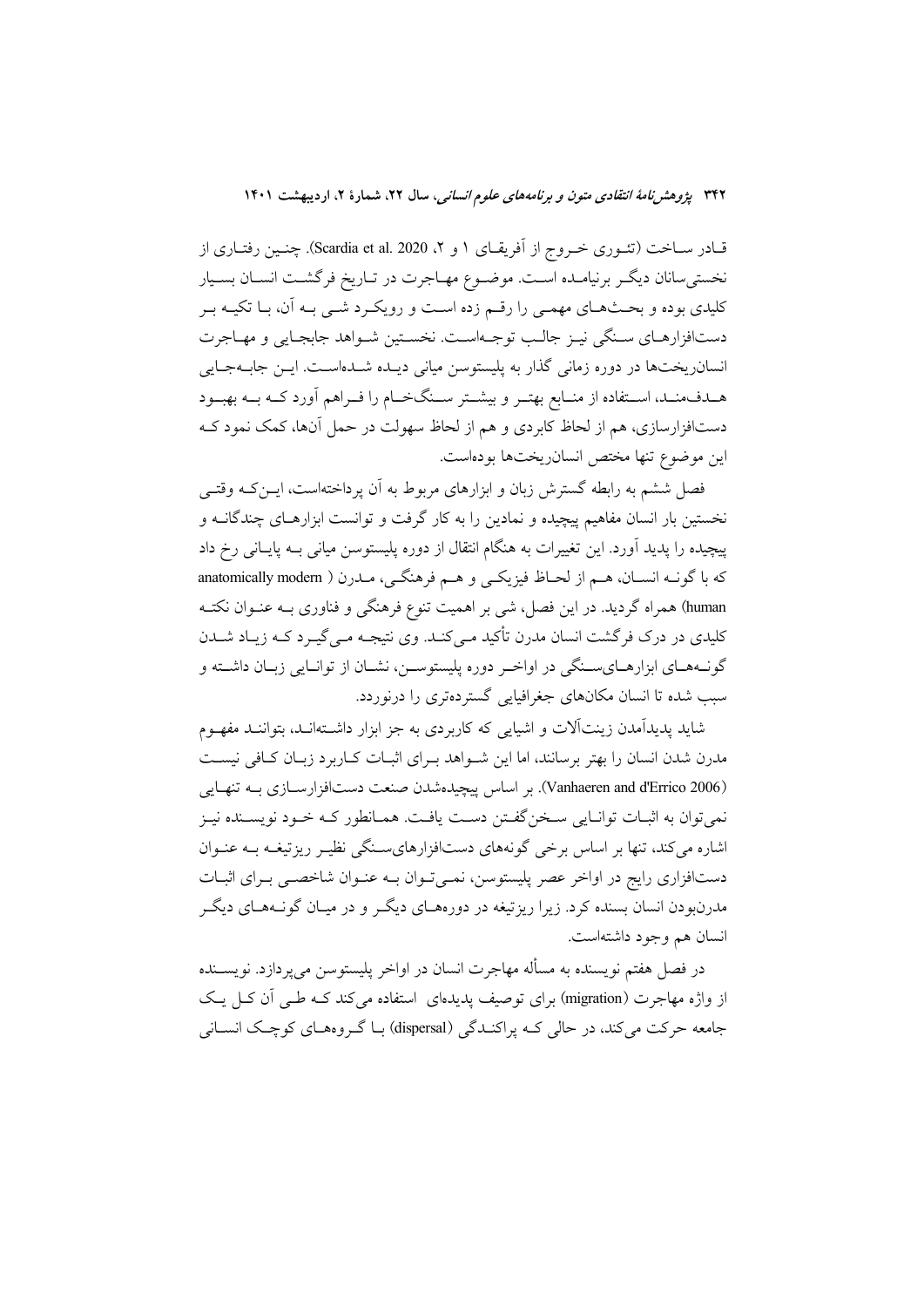سروکار دارد که در نتیجه جابجایی، امکان اختلاط با گـروههــای دیگــر نیــز وجــود دارد. در اواخر دوره پلیستوسن که انسانها به طور کامل مدرن شدهبودند، به مناطق جدیدی از جملـه استرالیا و آمریکا وارد شدند. از آنجایی کـه سـازندگان دسـتافزارهـا همگـی انســانهــای هو شمند (homo sapiens) هستند، بنابراین با جستجوی شباهت میان دســتافزارهـای منـاطق جغرافیایی متفاوت، باستانشناسان تلاش در ردیابی مسیرهای مهاجرت انســان دارنــد. غافــل از آنکه روش ساخت دستافزارهایسنگی به شدت تحتتأثیر محیطی است که ســازندگان در آن قرار دارند، بنابراین تنها با مطالعه دستافزارهایسنگی نمیتوان با اطمینان بـه ردیـابی مسیرهای مهاجرتی دست یافت. تنها با به کارگیری دانش انسانشناسان و پژوهش گران علـم ژنتیک دیرینه (Palaeogeneticists) در کنار دادههای باستانی می توان به نتیجه مـورد اعتمــادی دست یافت (برای دریافت جزییات بیشتر در این زمینه رجوع کنیـد بـه Krause and Trappe  $(2019)$ 

فصل هشتم به يكجانشيني در اواخر دوره پليستوسن و اوايل هولوسن مي پردازد. در ايــن فصـل، شـي مطالعــه مـوردي از صــنايع ســنگي همـراه بـا اهلــيســازي گيـاه و حيــوان از جنوب شامات را ارائه می دهد. وی نخست به بیان تفاوتهای میـان دسـتافزارهـایسـنگی انســانهــا و نخســتىســانان يكجانشــين و ســپس تفــاوت ميــان جوامــع كــوچرو و يکجانشين مي پر دازد.

بخش پایانی کتاب، فصل نهم، به نتیجهگیری اختصاص دارد. از ۲۵ پیش بینی مطرح شـده درباره اینکه چگونه گونهشناسـی و فنـاوری بـا فرگشـت برخـی جنبـههـای رفتـار انسـان تغییر می کند، ۲۲ پیش بینی تأیید می شود. در حالی که دو پیش بینی به نتیجه یکسان رسیدهانــد و یکی از پیش بینی ها که مربوط به ارتبـاط محـل سـکونت و تــأثیر آن بــر دســتافزارهــای سنگی بود، تأیید نشد.

کوتاه سخن شی این است که به مرور در اثر تغییر در آنـاتومی انســان، نیــاز و وابســتگی وی به ابزار بیشتر شد و همین امر سبب گردید که به مرور بــا تغییــرات بیشــتر در آنــاتومی، تغییرات بیشتری نیز در ابزارهای ساخت دست وی ایجاد شود. لحظهای که انسـان بـه درک کارآمدی ابزارهایی به جز دندانها و ناخنهای خود گردید، لحظهای بود که راه وی از ســایر نخسته سانان جدا شده و به دورشدن وی از عمـوزادههـای خـود انجامیـد و در نهایـت بـه موجودی بدل شد که بدون استفاده از ابزار قادر به ادامه زندگی نیست. جملهای کـه شـــ ٍ در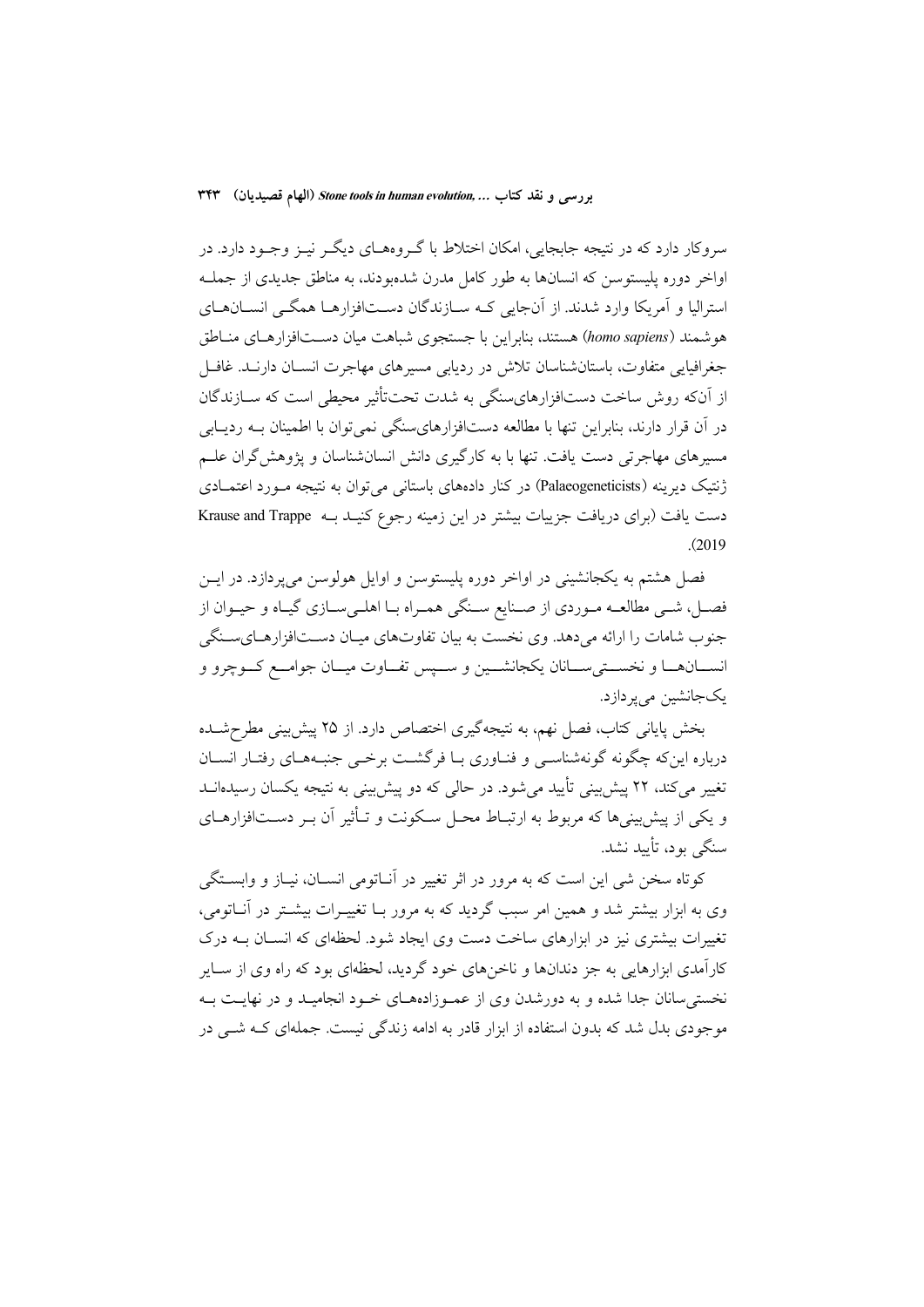آغاز فصل نهم خود نقل قول میکند که انسان نه صاحب ابزارها گردید، بلکه خود به تملک آنها درآمد<sup>۲</sup> به خوبی گویای این وضعیت است.

اما این که چطور گونه ما توانست بر سایر نخستیها پیشی بگیرد و ساخت و استفاده از ابزار را جزء جدایی نایذیر زندگی خود قرار دهد، پرسشــی اســت کــه در انتهــای ایــن فصــل مطـرح شـده، امـا جــوابي بــراي أن يافــت نشــده اســت. بــه زعــم نگارنــده ايــن ســطور، شي مي توانست بيشتر به فيزيولوژي ساير نخستي ها بيردازد تــا بتوانــد انتظــارات خواننــدگان را برآورد، زیرا آنچه که عنوان کتاب به ذهن متبادر می سـازد، دریافـت حجـم بـیشتتـری از اطلاعات برای روشن ساختن ابزارسازی در میان نخستی سـانان اسـت. امـا اَن چــه عمــلاً در کتاب رخ میدهد، تنها به فرگشت انسان و گونههای انسانی پرداخته شده است.

## ۵. نتىجەگىرى

شی پژوهش گر و سازنده حرفهای دستافزارسنگی است که پروژههـای پژوهشــی بســیاری در مکانها و دورههای مختلف را به انجام رسانیده است. در حالی که برخــی پــژوهش&ـران ممکن است با عقیده وی موافق نباشند، شی چارچوب تازهای برای بحث در مورد فرگشـت دستافزار سنگی به عنوان یکی از منابع مهـم اطلاعـاتی بـرای مطالعـه تغییـرات رفتـاری و شناختی در فرگشت انسان فراهم مـی اَورد و در جـایجـای ایـن کتـاب تـلاش کـرده تـا از چهارچوب سنتی فرهنگی، تاریخی و گاهنگاری دور شده و گامی در روشی تازه بـردارد. از نظر وی تمامی رویکردهای سنتی برای مطالعه نقش دستافزارهایسنگی در فرگشت انســان دچار نقصان هستند زیرا بیشتر آنها توصیفی بوده تا توضـیحی و در واقـع شـهودی هســتند. بنابراین قوانین استخراج شده از آنها قابل آزمایش نیستند، زیرا از شواهدی به دست مـی]ینــد كه آزمونپذير نيستند. براي نمونه، اينكه همزمان چه صـنايعسـنگي مـيتوانسـتهانـد وجـود داشته باشند. نظیر دیدگاه برخی باستانشناسان در مورد این کـه دسـتهبنـدیهـای ۲، ۳، ۴ و احتمالاً ۵ (بنگرید به دسته بنـدي كـلارک و فـولی و میـرازون لار در بـالا) مـی توانســتهانــد همزمان اتفاق بیفتند نظیر آنچه در عصر سنگمیـانی (Middle Stone Age) در آفریقــا شــاهد آن هستيم (Foley and Mirazon Lahr 1997).

کتاب در تلاش است تا پیش بینی و فرضیات قابل قبولی را ارائــه دهــد تــا بتوانــد نقــش دستافزارهای سنگی در فرگشت انسـان را نشـان دهــد. ایــن کــار را بــا مطالعــه و مقایســه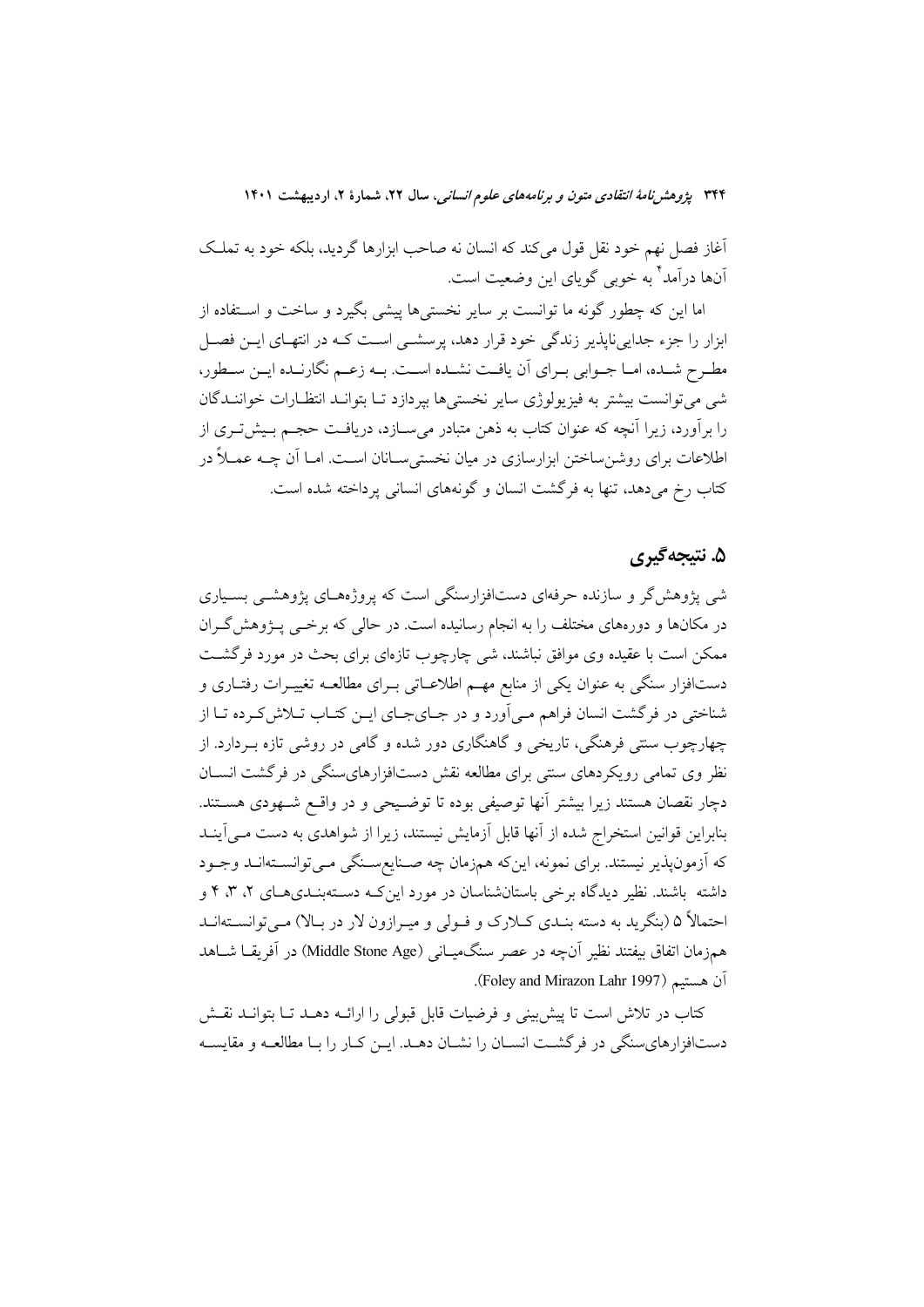دستافزارهای سنگی انسانها و سایر نخستیها انجـام مـی۵هــد. شــاید در فصــل چهــارم (ابزارهـاي بُرنـده) و يـنجم (جابجـايي و مهـاجرت هدفمنـد) و تـا حـدودي فصـل هفـتم (مهاجرت و پراکنش) تا اندازهای به این هدف نزدیک شده باشد، اما در فصول بعدی، بنا بـه ماهيت فرگشت انسان، از اين هدف دور شده و نقش ساير نخستيها كمرنگ مي شـود و بـه مرور در فصول بعدی، به ویژه فصـل ششـم (زبـان و ابزارهـای نمـادین) و فصـل هشـتم (يكجانشيني)، تقريبـاً اثـري از آنهـا ديـده نمـي شـود. از لحـاظ زمـاني، فصـل هشـتم بـه دورهای میپردازد که تولید بسیاری از دستافزارهایسنگی در آن متوقف شدند. اصولاً شبی چه لزومی دیده تا به دســتافزارهــایســنگی بــه هنگــام آغــاز دوره یکجانشــینی و پــس از اّن بپردازد؟ درست است كه انسان تا مدتهـا پـس از پايـان عصـر سـنگ بـه توليـد آنهـا ادامه داد (Rosen 1997)، اما واقعیت این است که آنهـا اهمیـت نخسـتین خـود را از دسـت داده بودنـد. شـي بــه شـكل واضـح مشـخص نمـينمايــد كــه چـرا مثــالهــايي از شــامات انتخاب شدهاند و این که چرا برخلاف هدف خود در ابتدای کتاب، بر اساس توالی تباریخی، روند تغییر دستافزارهای سنگی را در نظر گرفتهاست. این موضوع نشان میدهـد کـه رونـد بررسی دستافزارهایسنگی از آغاز تا پایان از زمانبندی تاریخی آن جـداییناپــذیر اســت و تقسیم.بندی- به زعم شی- سـنتی دسـتافزارهـایسـنگی کـاربردی بـوده و درک آنهــا را سادەتر مى نمايد.

در فصول نخست کتاب، تفاوتها با دقت بیشتری مـورد بحـث قـرار گرفتـهانـد. بـرای نمونه در فصل چهارم ابزارهای بُرندهسنگی، شی با این موضوع آغاز میکند کـه نخســتیهــا ابزارهای سنگی را به عنوان کوبنده استفاده می کنند و تنها انسانها هستند که ابزارهـایسـنگی را برای سوراخ کردن و بریدن به کار میبرند. سپس از این مشاهدات برای پیشبینی در میـان دادههای باستانی استفاده می شود که برخلاف شواهد آزمایش مـی شـوند. ایــن الگــو از نظـر اصرار دقیق آن در آزمایش فرضیه با استفاده از شواهد مستقل قابـل قبـول اسـت، امـا بـرای خوانندههایی که با دادههای باستانی آشنا هستند، این تغییر رویکرد اگرچه جالب است، امــا به نظر می رسد که به نتایج مشابهی با بحثهایی که رویکرد سنتی توالی زمانی دارند، دست پيدا مي كند. هر فصلي، همچنين بخشي درباره "تقابل با رويكردهــاي ســنتي" دارد، امــا ايــن تفاوتها اغلب پیچیده هستند. همانطور که قبلاً نیز اشاره شد، درسـت اسـت کـه بـیش تـر انتقادهای شی از رویکردهای سنتی قابل قبول هستند، اما افراد دیگری در جاهای دیگر نیز بـه آن اشاره نمودهاند (برای نمونه رجوع کنید به Foley and Mirazon Lahr 2003).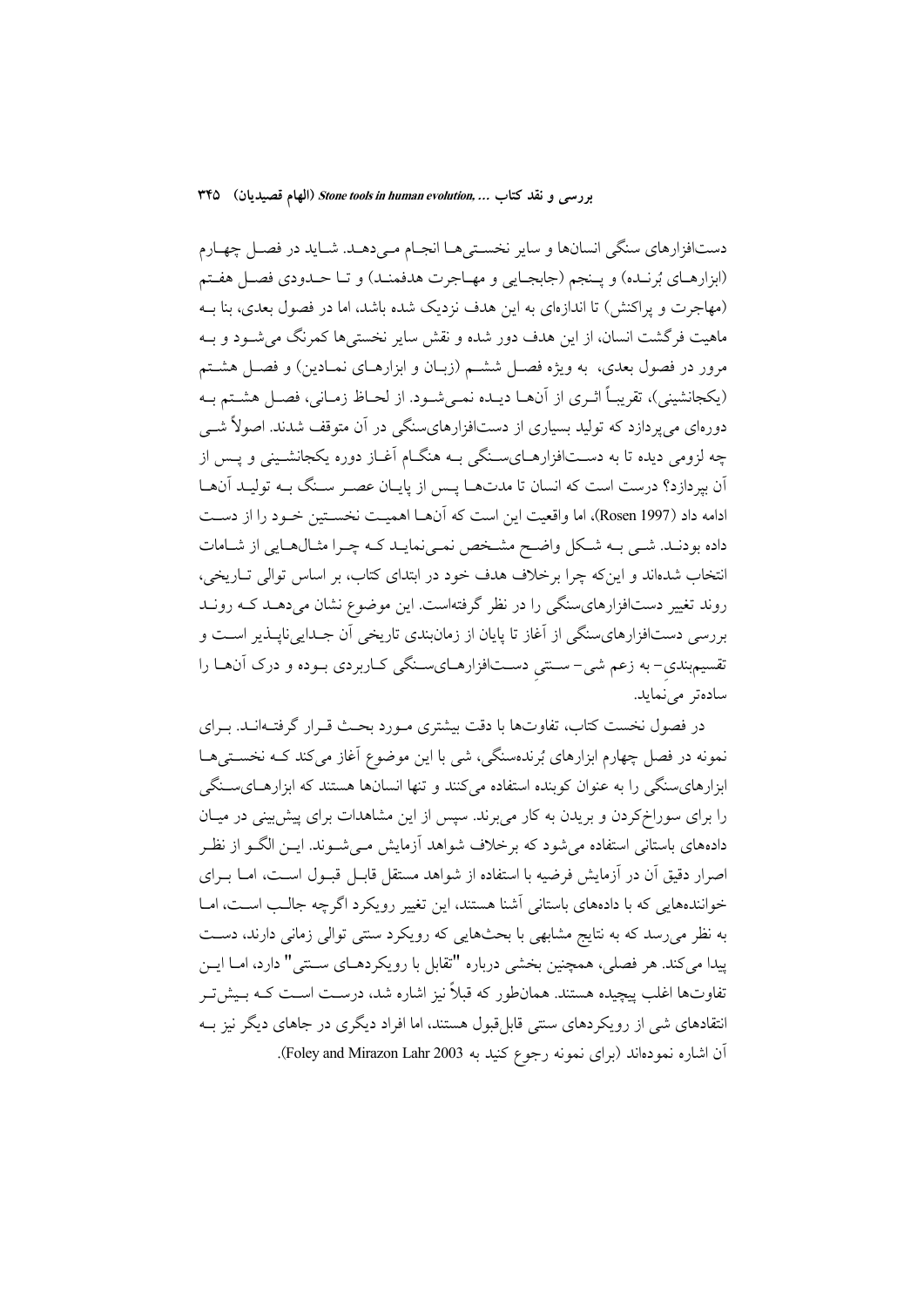در برخی از قسمتهای کتاب، به نظریاتی بعضاً تأمل برانگیز بــر مــیخــوریم کــه اثبــات آنها با مشکل مواجه است. برای مثال حــدس(دن در مــورد ایــنکـه برخــی تغییــرات روی دستافزارها نشاندهنده استفاده از آنها برای تولید صدا به منظور برقراری ارتبـاط اسـت پـا برخی حدسیات دور از ذهن در مورد فناوری ساخت وسایلی برای حمل اشیا از موادی ک به سرعت از میان می رفتند مانند ساخت سـبد از گیاهــان (رجــوع کنیــد بــه فصــول ششــم و هفتم) که هنوز شواهد مستقیم آن از دوره پلیستوسن به دست نیامده است.

به نظر می رسد که فصل ششم کتاب که به مطالعه ارتباط زبان و دســتافزارهــای انســان یرداخته است، نتوانسته آنطور که در ابتدای فصل گفتهشـده بـه مقصـود خـود بـرای ارائـه پیش بینی ها و اثبات آنها بیردازد. برای نمونه می توان از لیسـت پـیش بینـی هـای پنجگانــه در صفحه ۹۰ فصل ششم و جدول نخست این فصل نام بـرد. علیـرغم دسـتهبنـدی در انتهـای فصل، توضیحات در پذیرش این پیش بینیها قانع کننده نمی نمایند. در واقع به شـکلی سـاده، شي پيچيدگي و تنوع در ساخت دستافزارهايسنگي را به پيچيدگي در شکل گيري مفـاهيم نسبت داده و نتیجه می گیرد که انتقال این مفاهیم به کمک زبان صورت گرفتهاست.

بیردازیم به بخش دوم عنوان کتاب: تفیاوتهیای رفتیاری میبان نخسته هیای ایزارسیاز. آیا آنطور که از عنوان کتاب انتظار میرود، به نخســتیهــای دیگــر بــه جــز انســان پرداختــه شده است؟ با نگاهی به ارجاعات کتاب می توان نتیجه گرفت کــه شــی بیشــتر بــه مطالعــات قـدیمیتـر اشـاره کـرده اسـت. میمـونهـای کـایوچین قـاره اَمریکـا نیـز ابزارهـایی نظیـر الدوايي مي سازند كه داراي لبههايي بُرنده است (Haslam 2017, Proffitt et al. 2016). جــداي از دستافزارهای سنگی، برخی از داده های شی در مورد روابط اجتماعی نخستی سانان مبهم به نظر می رسند. برای نمونه اشاره می کند که تنها انسانها هستند کـه در پـرورش کودکـان خـود بـا هـم همكـاري مـي كننـد، نخسـتي سـانان ديگـر مفهـومي بـه نـام تقسـيم غـذا بـا غیر خویشاوندان خود را ندارند، تنها انســانهــا هســتند کــه از دســتافزارســنگی بــرای رفــع نیاز مبرم خود استفاده می کند، نخستی سانان دیگر با هم همکــاری درازمــدت ندارنــد، محــل زندگی و خواب یکسانی برای مدت طولانی ندارند. به نظر می رسد ایـن ابهامـات در نتیجـه مقایسات کلی پیش آمده است و نویسنده اطلاعات دقیق و همراه بــا جزییــات از رفتارهــای نخستیها، کییها و میمونها ارائه نمی دهد. نکته دیگر این که، باید در نظر داشت کـه رفتـار نخستی ها در اسارت با رفتـار آنهـایی کـه همیشـه در طبیعـت زنـدگی کـردهانـد، تفـاوت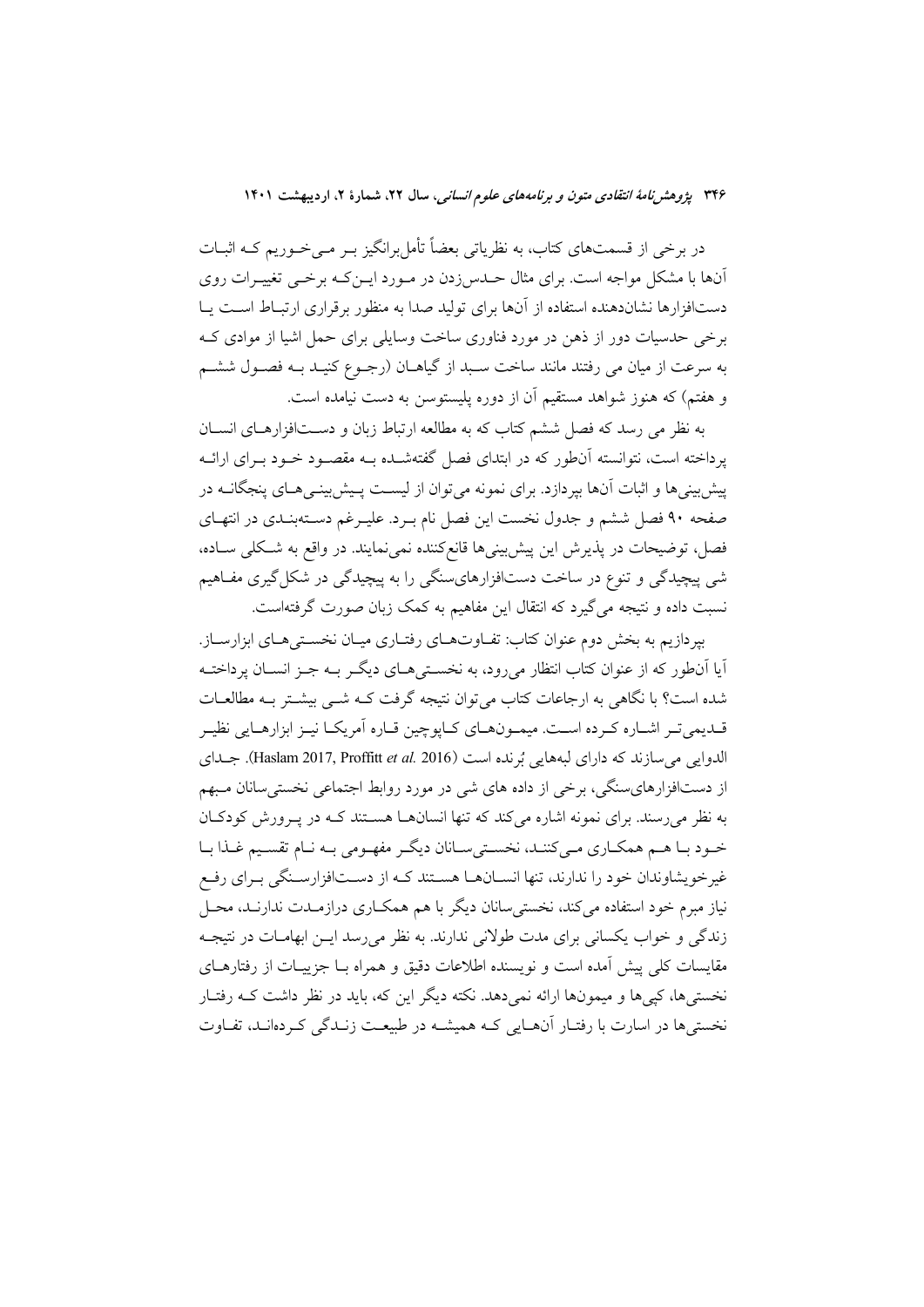بررسی و نقد کتاب ... Stone tools in human evolution (الهام قصیدیان) ٣۴٧

فاحشی دارد. زمانی مقایسه دقیـق خواهـد بـود کـه بـه رفتـار ایـن نخسـتیهـا در طبیعـت دقت شود (برای نمونه رجوع کنید به Haslam 2009, Luncz et al. 2017, 2015, Elisabetta et  $(a1, 2013)$ 

شی معتقد است که یکی از دلایل محـدودیت اسـتفاده از تحلیـل دســتافزارسـنگی در مطالعات فرگشت انسـان ايـن اسـت كـه باسـتانشناسـان تنهـا افـرادي هسـتند كـه چنـين یرسشهایی را می پرسند و تنها تعداد اندکی از دیرینانسـانشناسـان بـه پاسـخدادن بـه ایــن یرسشها علاقه نشانمی دهند. با بازنگری در چارچوب مطالعات دستافزارهای سنگی، شبی تلاش نموده تا آنها نه تنها به عنوان مشخصه زمانی و مکانی شناخته شوند، بلکه بــه عنــوان شاهدی بر رفتار انسانها بوده تا برای مطالعه فرگشت انسان بهکار رود. امـا غافـل از ایــن کــه باستانشناسان فراوانی نیز هستند که تنها در بحث دســتافزارهــای ســنگه ٍ غــرق شــده و از بحث فرگشت انسان دورماندهاند. بیگانگی باستانشناسان و انسانشناســان از یکــدیگر کــاملاً دو طرفه است و البته تلاش شي براي كم نمودن فاصلهها و فراهم نمودن بستر مناسبي بـراي تلفیق و به هم پیوستگی این دانشها برای ارائه نظریــات بهتــر و بــه واقعیــت نزدیــکتــر در زمینه فرگشت انسان ستودنی است. برای باستان شناسان جالب خواهد بود که از قالـبهـای سنتمی شناسایی دستافزارهای سنگی بیرونآمده و به درک کلیات آن و از همه مهم تـر، نقـش آنها در فرگشت انسان و مطالعه آن بپردازنـد. فـرو رفـتن در قالـب اصـطلاحات و مفـاهيم دستافزارهای سنگی آنقدر در روش و نظریه باستانشناسی جاگرفته و تثبیت شـدهانــد کــه امکان اصلاح و تجدیدنظرکردن در مورد آنها را دشوار سـاخته و خـود بـه مـانعی اساســی برای تجزیه و تحلیل دستافزارهای سنگی از منظر انسان شناسبی بـدل شـدهاسـت. در واقــع انسان سازنده آن به نوعی، فراموش شده است. کتاب تلاش میکند که با آزادی از قید و بنـد این اصطلاحات، اما با کمک شناخت کلی دستافزارهایسنگی، درک دیـرین|نسـانشناسـی بهتر و موفق تری را بهدستدهـد. امـا آيـا بـه ايـن هـدف رسـيده اسـت؟ در يايـان كتـاب، خوانندگان باستانشناس خود را دوباره در قالبهای از پیش تعیین شـده و دورههـای زمـانی تعریف شده برای این قالـبهـا گرفتـار و خواننـدگان دیـرین|نســانشـناس خـود را دور از تحلیل های انسان شناسانه می بینند.

سخن آخر اینکه رویکرد شی در این کتاب بسـیار ارزشــمند اسـت. زیــرا پرســش۱صای بسیاری را مطرح می نماید کـه فـرای مطالعـات مـوردی ارائـه شـده توسـط وی هســتند و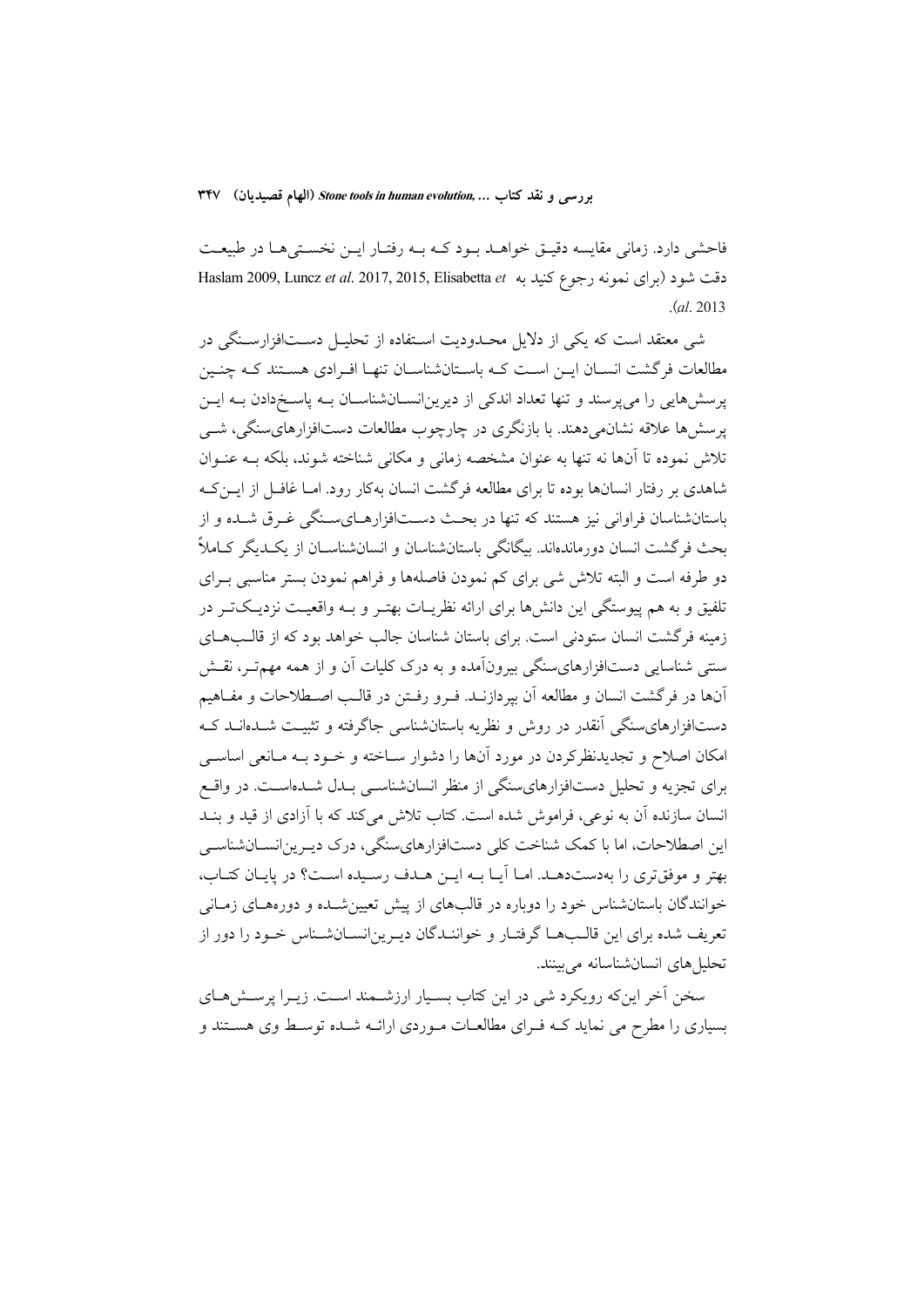علاقمندان را به تصحیح، رد یا مطرح کردن فرضیات و پیش بینیهای دیگر تشویق می نمایــد تا به روش۵ای نوینی در مطالعات دستافزارهایسنگی دست یابند و نه این کـه همچنــان در راه سنتي پيشين گام بردارند.

### یے نوشتھا

- ۱. مصرعی از نظامی گنجوی شاعر سده ششم و هفتم هجری است (کم گوی و گزیده گــوی چــون دُر/ تا زاندک تو جهان شود پُر).
- ۲. البته ترجمه این کتاب به زبان فارسـی توسـط فخرالســادات بصــام پــور و نگارنــده ایــن نوشــتار بهاتمام رسیده و مراحل آمادهسازی برای چاپ را میگذراند.
- ۳. برای نمونه می توان به کتاب دوسونویل بورد (Ge Sonneville-Bordes and Perrot 1956) و برزیــون (Brézillon 1983) اشاره نمود.

4. The things you own, end up owning you. Chuck Palahniuk (1996) Fight Club (Shea 2017:179).

كتابنامه

- Brézillon, M. 1983. La dénomination des objets de Pierre taillée, matériaux pour un vocabulaire de préhistoriens de langue française : CNRS Paris.
- Clark, J.G.D. 1977. World Prehistory, 3rd edition: Cambridge University Press, Cambridge.
- de Sonneville-Bordes, D., and Perrot, J., 1956. Lexique typologique du Paléolithique supérieur. Outillage lithique. V) Outillage à bord abattu. VI) Pièces tronquées. VII) Lames retouchées. VIII) Pièces variées. IX) Outillages lamellaires, pointe azilienne. «Bull, de la SociétéPréhistorique Française», 53: 547-559.
- Elisabetta, V., Haslam, M., Spagnoletti, N. and Fragaszy, D. 2013. Use of stone hammer tools and anvils by bearded capuchin monkeys over time and space: construction of an archeological record of tool use. «Journal of Archaeological Science», 40(8): 3222-3232.
- Foley, R. and Mirazon Lahr, M. 1997. Mode 3 technologies and the evolution of modern humans. «Cambridge Archaeological Journal», 7(1): 3-36.
- Foley, R. and Mirazon Lahr, M. 2003. On stony ground: lithic technology, human evolution, and the emergence of culture. «Evolutionary Anthropology: Issues, News, and Reviews: Issues, News, and Reviews», 12(3): 109-122.
- Garrod, D.A. and Bate, D.M. 1942. Excavations at the cave of Shukbah, Palestine, 1928. In Proceedings of the Prehistoric Society (Vol. 8, pp. 1-20). Cambridge University Press.